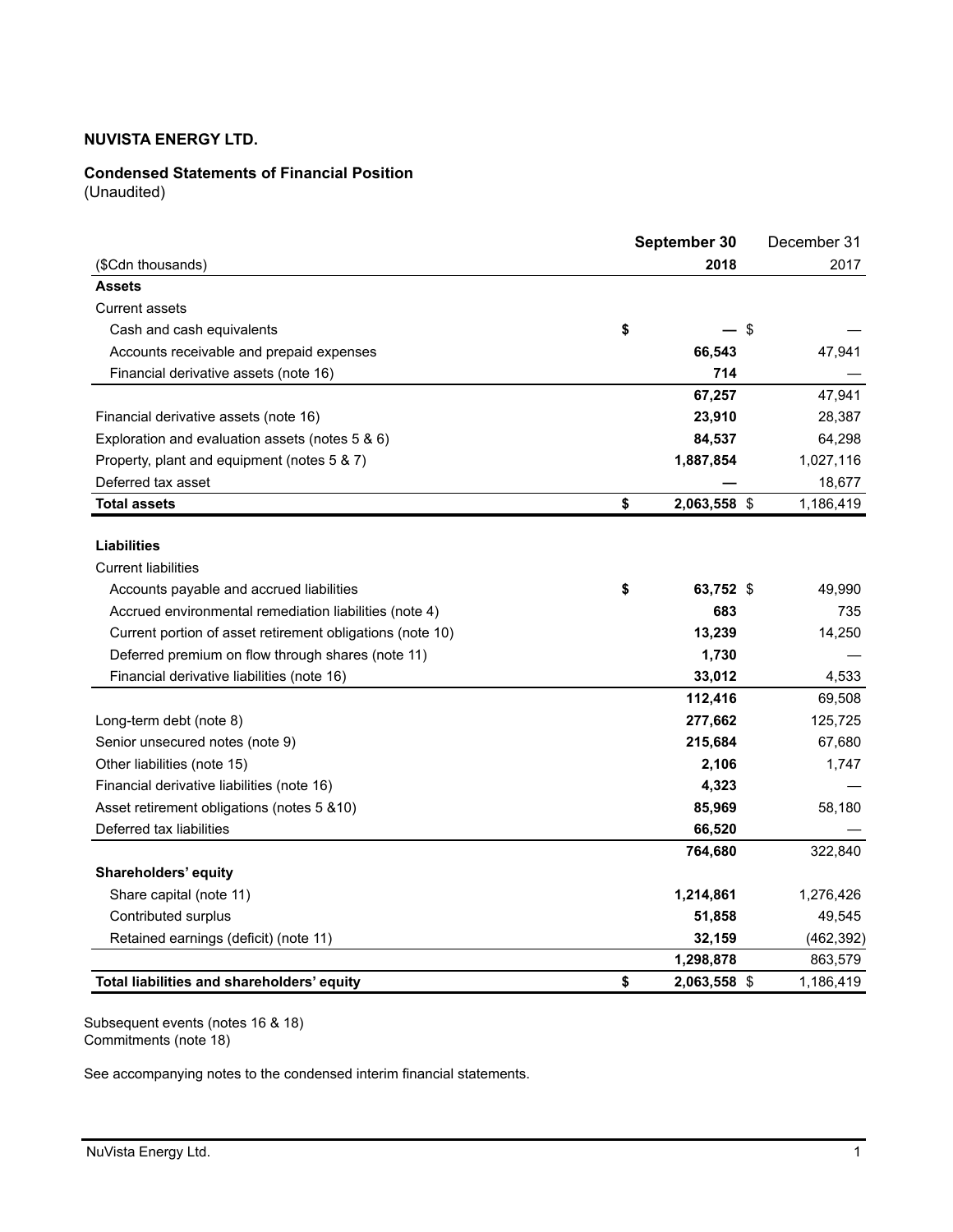#### **Condensed Statements of Earnings (Loss) and Comprehensive Income (Loss)** (Unaudited)

|                                                                                                 | Three months ended       | September 30 | Nine months ended | September 30 |
|-------------------------------------------------------------------------------------------------|--------------------------|--------------|-------------------|--------------|
| (\$Cdn thousands, except per share amounts)                                                     | 2018                     | 2017         | 2018              | 2017         |
| <b>Revenues</b>                                                                                 |                          |              |                   |              |
| Petroleum and natural gas (note 13)                                                             | \$<br>150,956 \$         | 83,100 \$    | 412,843 \$        | 246,737      |
| <b>Royalties</b>                                                                                | (5, 282)                 | (2,308)      | (11, 425)         | (7, 380)     |
| Net revenue from petroleum and natural gas sales                                                | 145,674                  | 80,792       | 401,418           | 239,357      |
| <b>Financial derivative contracts</b>                                                           |                          |              |                   |              |
| Realized gain (loss) on financial derivatives                                                   | (13, 451)                | 3,287        | (27, 652)         | 4,496        |
| Unrealized gain (loss) on financial derivatives                                                 | (25, 484)                | (7, 257)     | (36, 565)         | 25,626       |
| Net revenue from petroleum and natural gas sales and<br>gains (losses) on financial derivatives | 106,739                  | 76,822       | 337,201           | 269,479      |
| <b>Expenses</b>                                                                                 |                          |              |                   |              |
| Transportation                                                                                  | 11.406                   | 6.798        | 31.861            | 20.093       |
| Operating                                                                                       | 36,199                   | 27.743       | 102.717           | 78,218       |
| General and administrative                                                                      | 4,356                    | 4,086        | 13,460            | 12,241       |
| Share-based compensation (note 15)                                                              | 794                      | 1,412        | 4,337             | 4,076        |
| Transaction costs (note 5)                                                                      | 2,624                    |              | 2,624             |              |
| Depletion, depreciation, amortization (note 7)                                                  | 38,272                   | 29,704       | 109,624           | 83,654       |
| Exploration and evaluation (note 6)                                                             | 335                      |              | 1,789             | 44           |
| Loss on property dispositions                                                                   |                          | 7,489        | 146               | 4,197        |
| Environmental remediation recovery (note 4)                                                     |                          |              |                   | (2,550)      |
| Financing costs                                                                                 | 5.696                    | 3.956        | 23,168            | 9,788        |
|                                                                                                 | 99,682                   | 81,188       | 289,726           | 209,761      |
| Earnings (loss) before taxes                                                                    | 7,057                    | (4,366)      | 47,475            | 59,718       |
| Deferred income tax expense                                                                     | 3,590                    |              | 15,316            |              |
| Net earnings (loss) and comprehensive income (loss)                                             | \$<br>$3,467$ \$         | $(4,366)$ \$ | $32,159$ \$       | 59,718       |
| Net earnings (loss) per share (note 12)                                                         |                          |              |                   |              |
| Basic                                                                                           | \$<br>$0.02 \text{ }$ \$ | $(0.03)$ \$  | 0.18 S            | 0.35         |
| <b>Diluted</b>                                                                                  | \$<br>$0.02$ \$          | $(0.03)$ \$  | 0.18 <sup>5</sup> | 0.34         |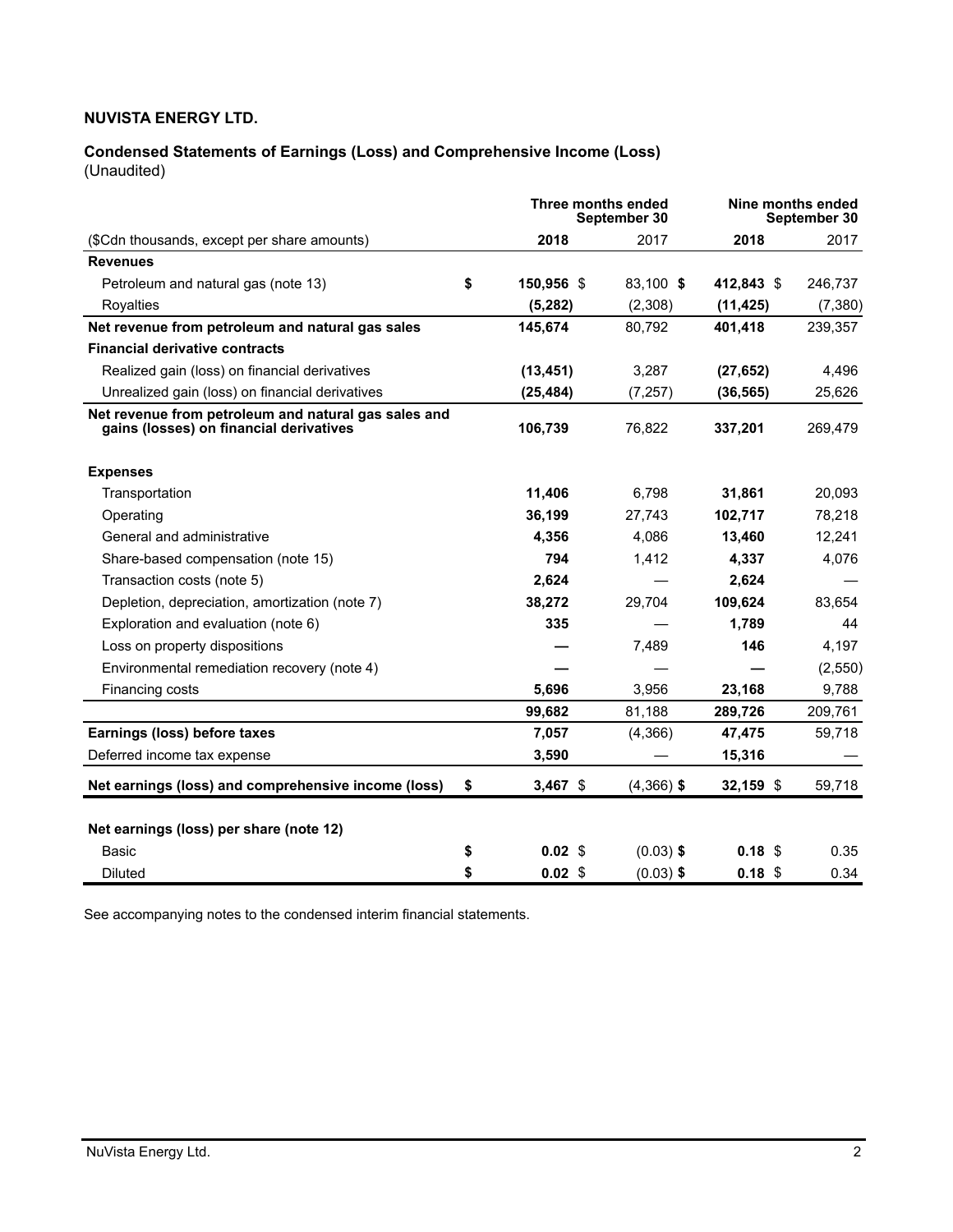# **Condensed Statements of Changes in Shareholders' Equity**

(Unaudited)

|                                                                                                       | Nine months ended September 30 |            |  |  |  |
|-------------------------------------------------------------------------------------------------------|--------------------------------|------------|--|--|--|
| (\$Cdn thousands)                                                                                     | 2018                           | 2017       |  |  |  |
| <b>Share capital (note 11)</b>                                                                        |                                |            |  |  |  |
| Balance, January 1                                                                                    | \$<br>1,276,426 \$             | 1,265,988  |  |  |  |
| Issued for cash on offering of common shares                                                          | 384,068                        |            |  |  |  |
| Issued for cash on offering of flow-through common shares, net of implied<br>premium of \$2.6 million | 22,331                         |            |  |  |  |
| Issued for cash on exercise of stock options                                                          | 4,953                          | 3,848      |  |  |  |
| Contributed surplus transferred on exercise of stock options                                          | 1,718                          | 1,321      |  |  |  |
| Conversion of restricted share awards                                                                 | 1,222                          | 882        |  |  |  |
| Share issue costs, net of deferred tax benefit of \$5.0 million                                       | (13, 465)                      | (1)        |  |  |  |
| Elimination of deficit                                                                                | (462, 392)                     |            |  |  |  |
| Balance, end of period                                                                                | \$<br>1,214,861 \$             | 1,272,038  |  |  |  |
| <b>Contributed surplus</b>                                                                            |                                |            |  |  |  |
| Balance, January 1                                                                                    | \$<br>49,545 \$                | 46,801     |  |  |  |
| Share-based compensation                                                                              | 5,253                          | 4,376      |  |  |  |
| Transfer to share capital on exercise of stock options                                                | (1,718)                        | (1, 321)   |  |  |  |
| Conversion of restricted share awards                                                                 | (1, 222)                       | (882)      |  |  |  |
| Balance, end of period                                                                                | \$<br>51,858 \$                | 48,974     |  |  |  |
| <b>Retained earnings (deficit)</b>                                                                    |                                |            |  |  |  |
| Balance, January 1                                                                                    | \$<br>$(462, 392)$ \$          | (556, 760) |  |  |  |
| Net earnings                                                                                          | 32,159                         | 59,718     |  |  |  |
| Elimination of deficit (note 11)                                                                      | 462,392                        |            |  |  |  |
| Balance, end of period                                                                                | \$<br>$32,159$ \$              | (497, 042) |  |  |  |
| Total shareholders' equity                                                                            | \$<br>1,298,878 \$             | 823,970    |  |  |  |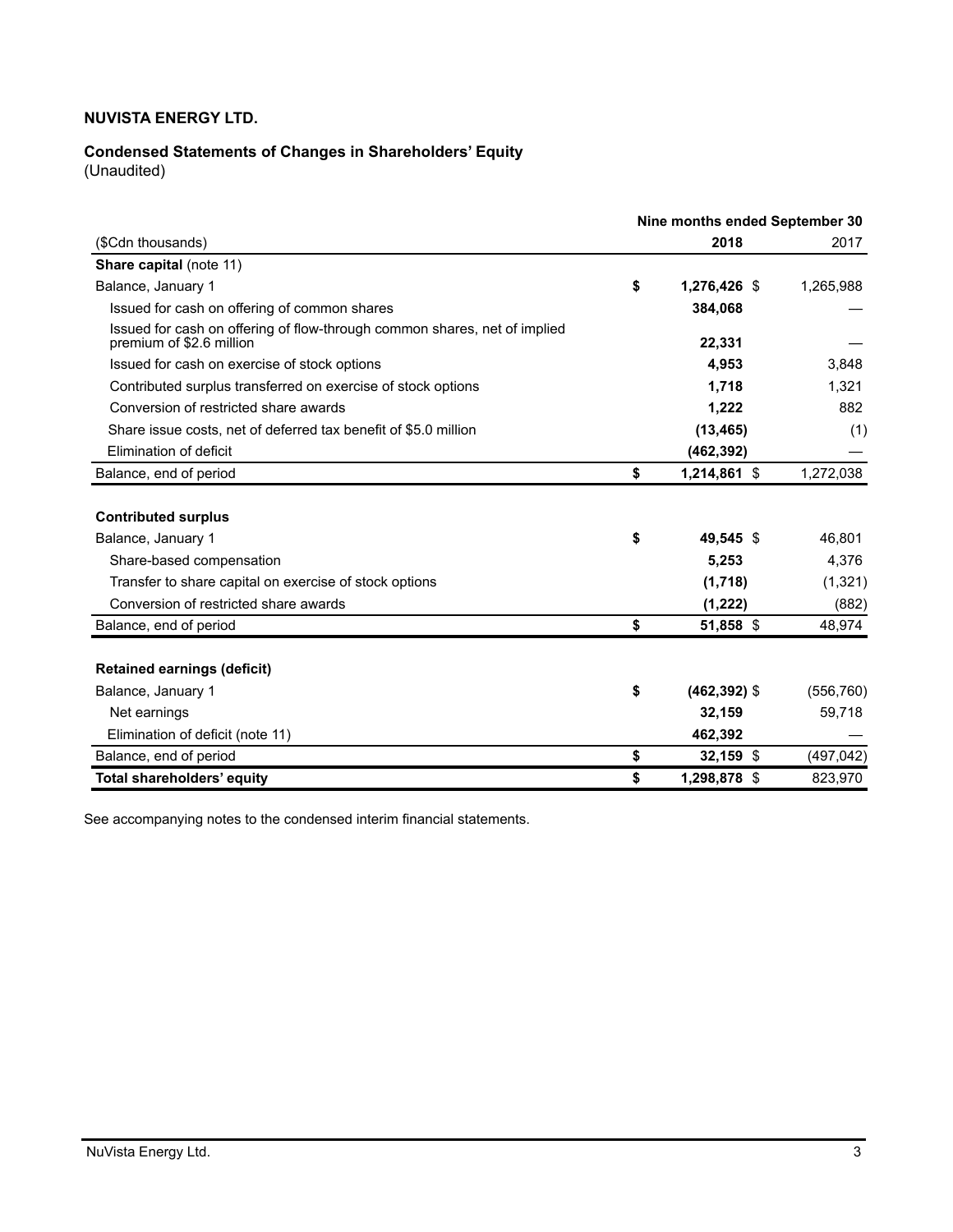# **Statement of Cash Flows**

(Unaudited)

|                                                            | Three months ended<br>September 30 |            | Nine months ended<br>September 30 |            |            |  |
|------------------------------------------------------------|------------------------------------|------------|-----------------------------------|------------|------------|--|
| (\$Cdn thousands)                                          | 2018                               |            | 2017                              | 2018       | 2017       |  |
| Cash provided by (used in)                                 |                                    |            |                                   |            |            |  |
| <b>Operating activities</b>                                |                                    |            |                                   |            |            |  |
| Net income (loss)                                          | \$<br>$3,467$ \$                   |            | $(4,366)$ \$                      | 32,159 \$  | 59,718     |  |
| Items not requiring cash from operations:                  |                                    |            |                                   |            |            |  |
| Depletion, depreciation, amortization                      | 38,272                             |            | 29,704                            | 109,624    | 83,654     |  |
| Exploration and evaluation                                 | 335                                |            |                                   | 1,789      | 44         |  |
| Loss on property dispositions                              |                                    |            | 7,489                             | 146        | 4,197      |  |
| Share-based compensation (note 15)                         | 1,023                              |            | 1,101                             | 3,978      | 3,524      |  |
| Unrealized gain (loss) on financial derivatives            | 25,484                             |            | 7,257                             | 36,565     | (25, 626)  |  |
| Deferred income tax expense                                | 3,590                              |            |                                   | 15,316     |            |  |
| Accretion (note 10)                                        | 439                                |            | 341                               | 1,236      | 1,137      |  |
| Asset retirement expenditures (note 10)                    | (2,680)                            |            | 3,191                             | (10, 623)  | (7,868)    |  |
| Change in non-cash working capital (note 17)               | (18, 190)                          |            | (5, 439)                          | (9,580)    | (3, 178)   |  |
|                                                            | 51,740                             |            | 39,278                            | 180,610    | 115,602    |  |
| <b>Financing activities</b>                                |                                    |            |                                   |            |            |  |
| Issue of share capital, net of share issue costs           | 391,087                            |            | 1,763                             | 395,526    | 3,847      |  |
| Increase of long-term debt                                 | 264,559                            |            | 56,344                            | 151,937    | 149,426    |  |
| Issuance of senior unsecured notes, net of financing costs |                                    |            |                                   | 215,142    |            |  |
| Repayment of senior unsecured notes                        |                                    |            |                                   | (67, 680)  |            |  |
|                                                            | 655,646                            |            | 58,107                            | 694,925    | 153,273    |  |
| <b>Investing activities</b>                                |                                    |            |                                   |            |            |  |
| Property, plant and equipment expenditures                 | (64, 705)                          |            | (97, 740)                         | (258, 940) | (273, 714) |  |
| Exploration and evaluation expenditures                    | (1, 112)                           |            | (241)                             | (4, 419)   | (929)      |  |
| Property acquisitions (note 5)                             | (617, 765)                         |            | (326)                             | (617, 765) | (560)      |  |
| Proceeds on property dispositions                          |                                    |            | 1,417                             |            | 2,241      |  |
| Change in non-cash working capital (note 17)               | (23, 804)                          |            | (495)                             | 5,589      | (1, 254)   |  |
|                                                            | (707, 386)                         |            | (97, 385)                         | (875, 535) | (274, 216) |  |
| Change in cash and cash equivalents                        |                                    |            |                                   |            | (5, 341)   |  |
| Cash and cash equivalents, beginning of year               |                                    |            |                                   |            | 5,341      |  |
| Cash and cash equivalents, end of year                     | \$<br>$\overline{\phantom{0}}$     | $\sqrt{3}$ | \$                                | $-$ \$     |            |  |
| Cash interest paid                                         | \$<br>8,385 \$                     |            | $2,911$ \$                        | 20,200 \$  | 7,601      |  |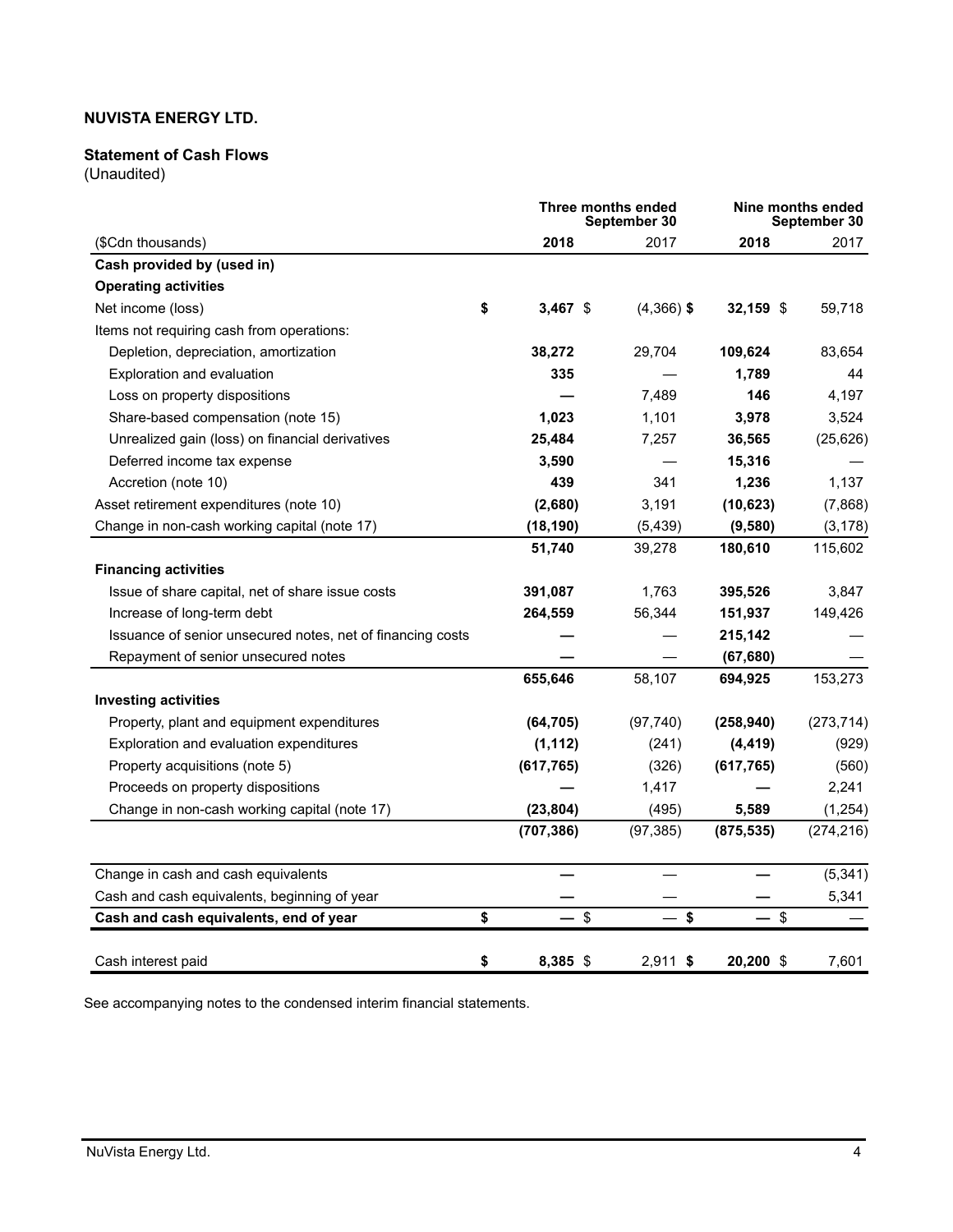## **NUVISTA ENERGY LTD. NOTES TO THE CONDENSED INTERIM FINANCIAL STATEMENTS**

Three and nine months ended September 30, 2018 with comparative figures for 2017. All tabular amounts are in thousands of Canadian dollars, except share and per share amounts, unless otherwise stated.

# **1. Corporate information**

NuVista Energy Ltd. ("NuVista" or the "Company") is a Canadian publicly traded company incorporated in the province of Alberta. The Company is an oil and natural gas company actively engaged in the exploration, development and production of oil and natural gas reserves in the Western Canadian Sedimentary Basin. NuVista's focus is on the scalable and repeatable condensate-rich Montney formation in the Alberta Deep Basin.

The address of the Company's head office is 2500, 525 – 8th Avenue S.W., Calgary, Alberta, Canada, T2P 1G1.

# **2. Basis of preparation**

These condensed interim financial statements (the "financial statements") have been prepared in accordance with International Accounting Standards ("IAS") 34, "Interim Financial Reporting". These financial statements have been prepared following the same accounting policies, except for the adoption of IFRS 15 - *Revenue from Contracts with Customers* and IFRS 9 - *Financial Instruments*, and methods of computation as the annual financial statements for the year ended December 31, 2017. These financial statements do not include all the information required for annual financial statements and should be read in conjunction with the audited financial statements for the year ended December 31, 2017, which have been prepared in accordance with International Financial Reporting Standards ("IFRS").

These financial statements were approved and authorized for issuance by the Board of Directors on November 9, 2018.

## **3. Changes in significant accounting policies**

## *Revenue recognition*

NuVista adopted IFRS 15 - Revenue from Contracts with Customers with a date of initial application of January 1, 2018. IFRS 15 specifies how and when an IFRS reporter will recognize revenue as well as requiring enhanced disclosures about revenue. IFRS 15 provides a single, principles-based five-step model to be applied to all contracts with customers. The standard requires an entity to recognize revenue to reflect the transfer of goods and services for the amount it expects to receive, when control is transferred to the purchaser.

NuVista's management reviewed its revenue streams and major contracts with customers and concluded that there were no material changes to its net income or in the timing of when revenue is recognized. As a result, no adjustments were required in the January 1, 2018 opening statement of financial position. The additional disclosures required by IFRS 15 are provided in Note 13 of the condensed interim financial statements.

NuVista's petroleum and natural gas revenue from the sale of natural gas, condensate, oil and natural gas liquids ("NGLs") are based on the consideration specified in contracts with customers. NuVista recognizes revenue when it transfers control of the product to the customer. This is generally at the point in time when the customer obtains legal title to the product which is when it is physically transferred to the pipeline or other transportation method agreed upon and collection is reasonably assured. The amount of revenue recognized is based on the consideration specified in the contract. As a result of various marketing arrangements, NuVista will give up title to their commodity to a third party marketing company who will deliver the product to the end customer using NuVista's pipeline capacity. This revenue is shown separate as transportation revenue*.* NuVista evaluates its arrangements with third parties and partners to determine if NuVista is acting as the principal or as an agent. NuVista is considered the principal in a transaction when it has primary responsibility for the transaction. If NuVista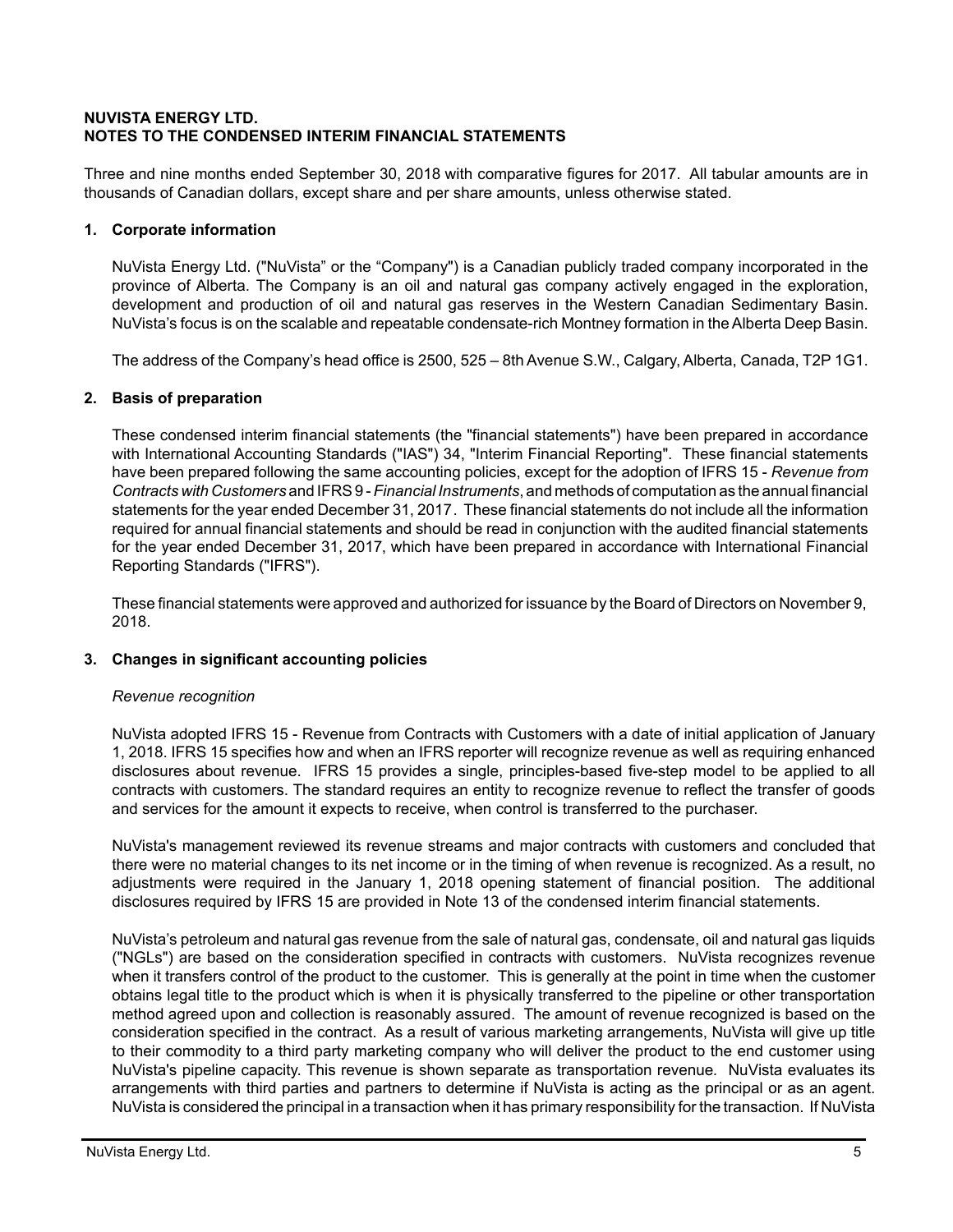acts in the capacity of an agent rather than as a principal in a transaction, then the revenue is recognized on a net basis, only reflecting the fee, if any, realized by NuVista from the transaction. The transaction price for variable price contracts is based on a representative commodity price index, and may be adjusted for quality, location, delivery method, or other factors depending on the agreed upon terms of the contract. The amount of revenue recorded can vary depending on the grade, quality and quantities of natural gas, condensate, oil or NGLs transferred to customers. Market conditions, which impact NuVista's ability to negotiate certain components of the transaction price, can also cause the amount of revenue recorded to fluctuate from period to period. Tariffs, tolls and fees charged to other entities for use of pipelines and facilities owned by NuVista are evaluated by management to determine if these originate from contracts with customers or from incidental or collaborative arrangements. Tariffs, tolls and fees charged to other entities that are from contracts with customers are recognized in revenue when the related services are provided.

## *Financial instruments*

NuVista adopted IFRS 9 - Financial Instruments, on January 1, 2018, using the retrospective method. The adoption of this standard did not result in a change in the recognition or measurement of any of the Company's financial instruments on transition. IFRS 9 contains three principal classification categories for financial assets: measured at amortized cost, fair value through other comprehensive income ("FVOCI"); or fair value through profit or loss ("FVTPL"). Under IFRS 9, where the fair value option is applied to financial liabilities, any change in fair value resulting from an entity's own credit risk is recorded through other comprehensive income or loss rather than net income or loss. The classification of financial assets under IFRS 9 is generally based on the business model in which a financial asset is managed and its contractual cash flow characteristics. A financial asset is subsequently measured at amortized cost if it meets both of the following conditions: a) the asset is held with a business model whose objective is to hold assets to collect contractual cash flows; and b) the contractual terms of the financial assets give rise to cash flows on specified dates that are solely payments of principal and interest on principal amounts outstanding. Financial assets that meet criteria (b) above that are held within a business model whose objective is achieved by both collecting contractual cash flows and selling financial assets is subsequently measured at FVOCI. All other financial assets are subsequently measured at FVTPL. There was no change to the measurement categories of financial liabilities. IFRS 9 eliminates the previous IAS 39 categories of held to maturity, loans and receivables and available for sale. The new standard also introduces an expected credit loss model for evaluating impairment of financial assets, which results in credit losses being recognized earlier than under IAS 39. In addition, IFRS 9 provides a hedge accounting model that is more in line with risk management activities. The Company currently does not apply hedge accounting to its derivative contracts. Accounts receivable and prepaid expenses continue to be measured at amortized cost and are now classified as "amortized cost". There was no change to the Company's classification of accounts payable and accrued liabilities or long term debt and senior unsecured notes which are classified as " other financial liabilities" and are measured at amortized cost.

#### *Future accounting pronouncements*

In January 2016, the IASB issued IFRS 16 "Leases" which replaces IAS 17 "Leases". For lessees applying IFRS 16, a single recognition and measurement model for leases would apply, with required recognition of assets and liabilities for most leases. The standard will come into effect for annual periods beginning on or after January 1, 2019, with earlier adoption permitted if the entity is also applying for IFRS 15 "Revenue from Contracts with Customers". IFRS 16 will be applied by NuVista on January 1, 2019 and the Company is currently in the process of reviewing and analyzing contracts that fall into the scope of the new standard. The Company expects an adjustment for its office lease, however, the extent of the impact of the adoption of the standard has not yet been determined.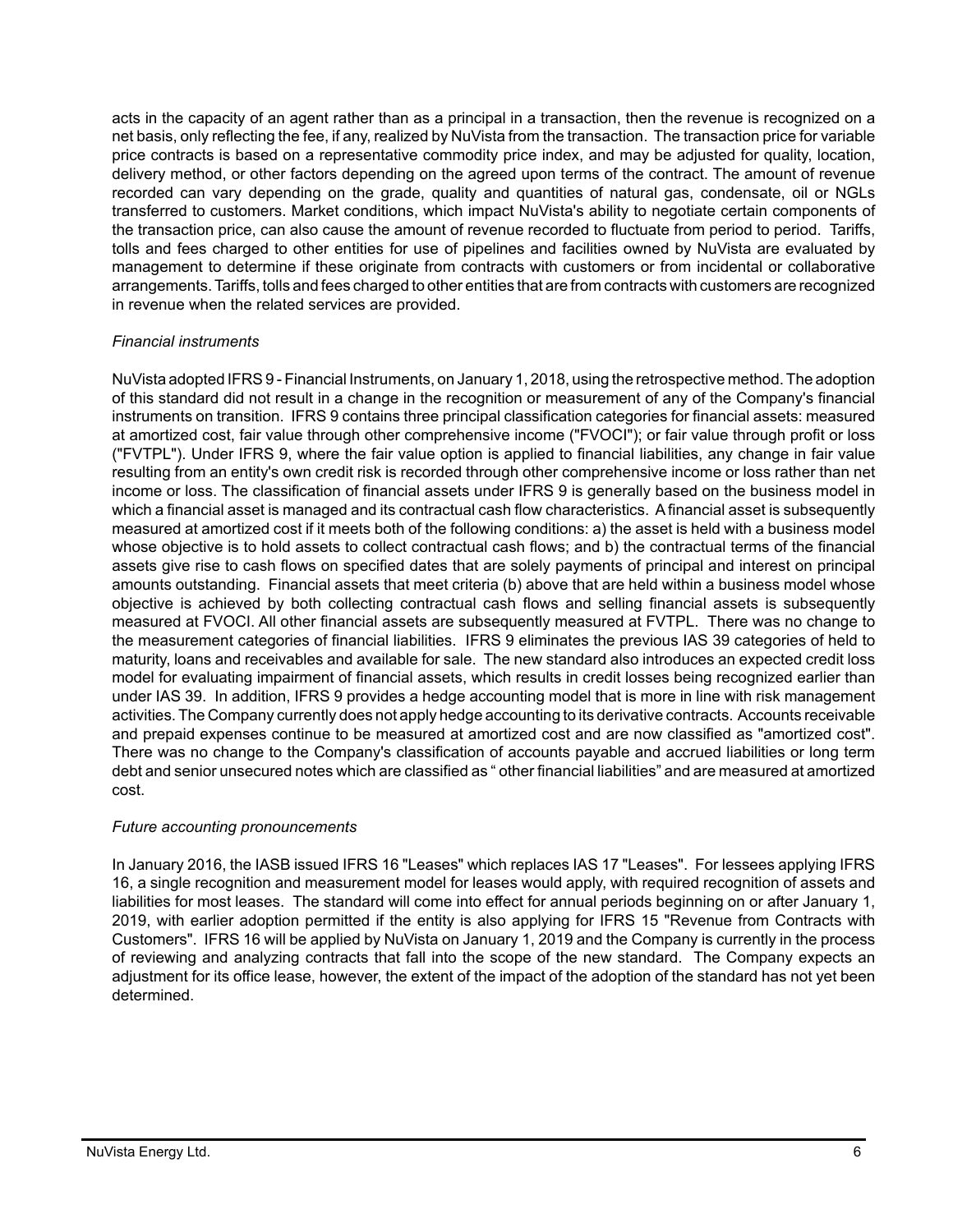## **4. Accrued environmental remediation liabilities**

|                            | <b>September 30, 2018</b> | December 31, 2017 |       |
|----------------------------|---------------------------|-------------------|-------|
| Balance, January 1         |                           | 735 \$            | 846   |
| Remediation costs incurred |                           | (52)              | (111) |
| Balance, end of period     |                           | 683 \$            | 735   |

During the third quarter of 2015, the Company identified a leak in a remote pipeline carrying oil emulsion in the non core area of Northwest Alberta. The pipeline was immediately shut down and the Company's emergency response plan was activated. The Company recorded \$9.3 million in environmental remediation expense in 2015. To date, \$8.6 million has been spent. It is anticipated that the majority of the remaining remediation will occur throughout 2018. In the second quarter of 2017, the Company received insurance proceeds related to this event in the amount of \$2.6 million. These proceeds have been recognized as environmental remediation recovery.

#### **5. Acquisitions**

On September 6, 2018, the Company acquired Cenovus Pipestone ULC and Cenovus Pipestone Partnership (the "Pipestone Acquisition"), with assets in the Pipestone area of Northwest Alberta (the "Acquired Assets") for an estimated total cash consideration of \$617.8 million including customary adjustments. Subsequently, all of the Acquired Assets were assumed by NuVista and the ULC and partnership were dissolved.

Transaction costs incurred by the Company totaling \$2.6 million related to the Pipestone Acquisition were expensed.

The Pipestone Acquisition has been accounted for as a business combination in accordance with IFRS 3, with the operating results included in the Company's financial and operating results commencing on the closing date of the acquisition.

The total consideration paid and estimates of the fair value of the assets acquired and liabilities assumed as of the date of the acquisition are set forth in the table below. The estimates were made by management at the time of the preparation of these financial statements based on information then available.

| Net proceeds from equity issuance | 366.594 |
|-----------------------------------|---------|
| Borrowings on credit facility     | 251.171 |
| <b>Cash consideration paid</b>    | 617.765 |

| Net assets acquired, at estimated fair value | 617.765   |
|----------------------------------------------|-----------|
| Deferred tax liabilties                      | (73, 973) |
| Asset retirement obligations                 | (11, 141) |
| Exploration and evaluation                   | 28.122    |
| Property, plant and equipment                | 674.757   |

The fair value of the property, plant and equipment has been determined with reference to internal reserve estimates of proved and probable reserves. The fair value of exploration and evaluation assets was estimated with reference to recent land sales in similar areas. The fair value of asset retirement obligations was initially estimated using internal estimates of timing and estimated costs associated with the abandonment and reclamation of the wells and facilities acquired, using a credit adjusted rate of 7.5%.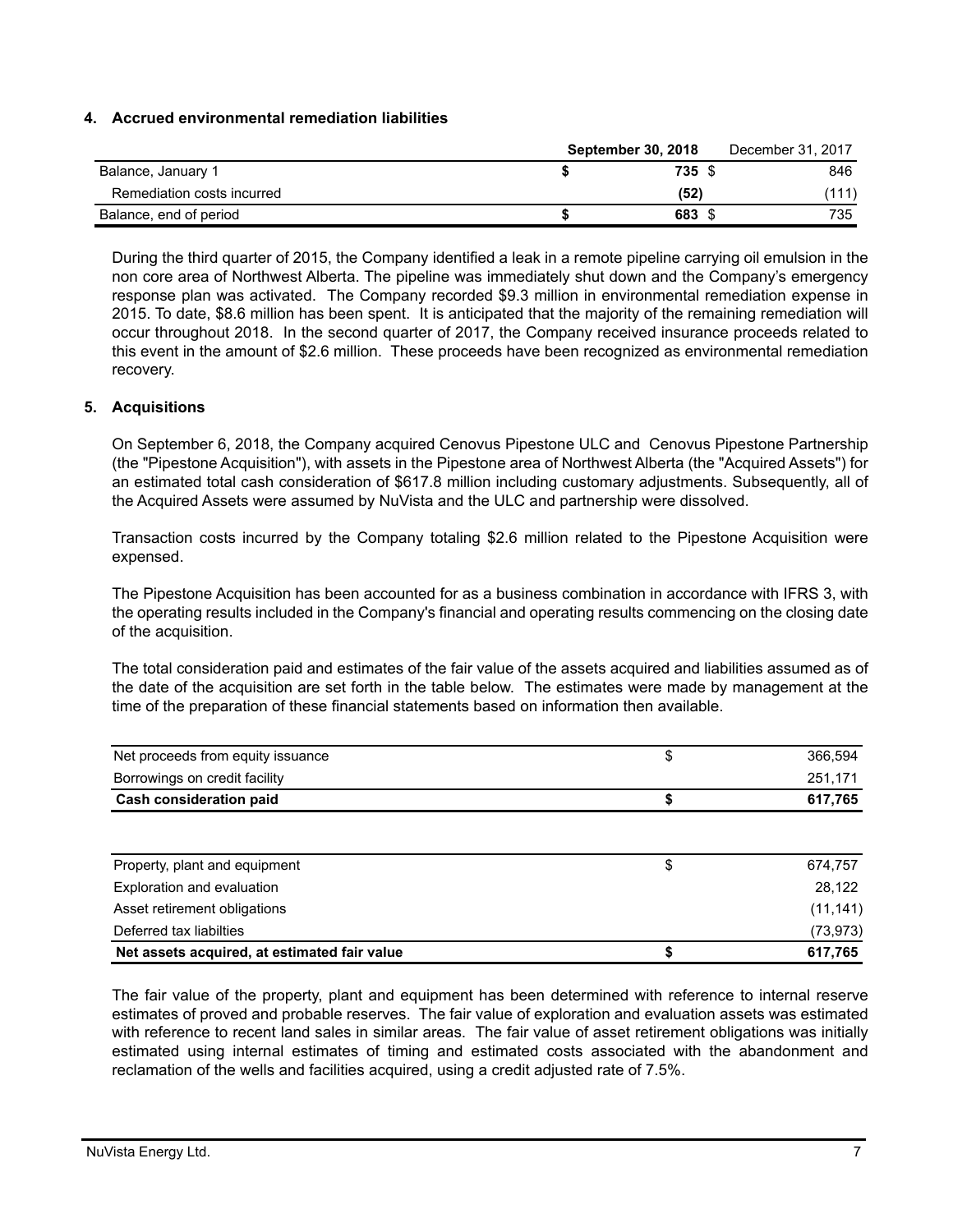The estimated fair value of property, plant and equipment, exploration and evaluation assets, asset retirement obligations and deferred tax liability are preliminary and subject to adjustment pending finalization of the annual reserves evaluation.

Included in the statement of earnings (loss) and comprehensive income (loss) are the following amounts relating to the Pipestone Acquisition, from the respective closing date to September 30, 2018.

| Petroleum and natural gas revenues               | 7.608 |
|--------------------------------------------------|-------|
| Royalties, operating and transportation expenses | 3.287 |

Had the Pipestone Acquisition closed on January 1, 2018, the Company's pro forma results of petroleum and natural gas revenues, royalties, operating and transportation expenses for the nine months ended September 30, 2018 would have been as follows:

|                                                  |     | NuVista, as stated in the<br>statement of earnings (loss)<br>and comprehensive net<br>income (loss) | <b>Pipestone</b><br><b>Acquisition</b><br>(from Jan 1 to<br>closing date) | <b>Pro</b> forma<br>(unaudited) |
|--------------------------------------------------|-----|-----------------------------------------------------------------------------------------------------|---------------------------------------------------------------------------|---------------------------------|
| Petroleum and natural gas revenues               |     | 412.843 \$                                                                                          | 63.088 \$                                                                 | 475.931                         |
| Royalties, transportation and operating expenses | \$. | 146,003 \$                                                                                          | 29.889 \$                                                                 | 175.892                         |

## **6. Exploration and evaluation assets**

|                                                     |                 | September 30, 2018 December 31, 2017 |
|-----------------------------------------------------|-----------------|--------------------------------------|
| Balance, January 1                                  | \$<br>64,298 \$ | 73,667                               |
| Additions                                           | 4.419           | 5,817                                |
| Acquisitions (note 5)                               | 28,122          |                                      |
| <b>Dispositions</b>                                 |                 | (2,921)                              |
| Capitalized share-based compensation (note 15)      | 254             | 1.211                                |
| Transfers to property, plant and equipment (note 7) | (10, 767)       | (5, 117)                             |
| Expiries (exploration and evaluation expense)       | (1,789)         | (6,932)                              |
| Impairment                                          |                 | (1, 427)                             |
| Balance, end of period                              | 84,537 \$       | 64.298                               |

At September 30, 2018, there were no indicators of impairment in NuVista's E&E assets, therefore an impairment test was not performed.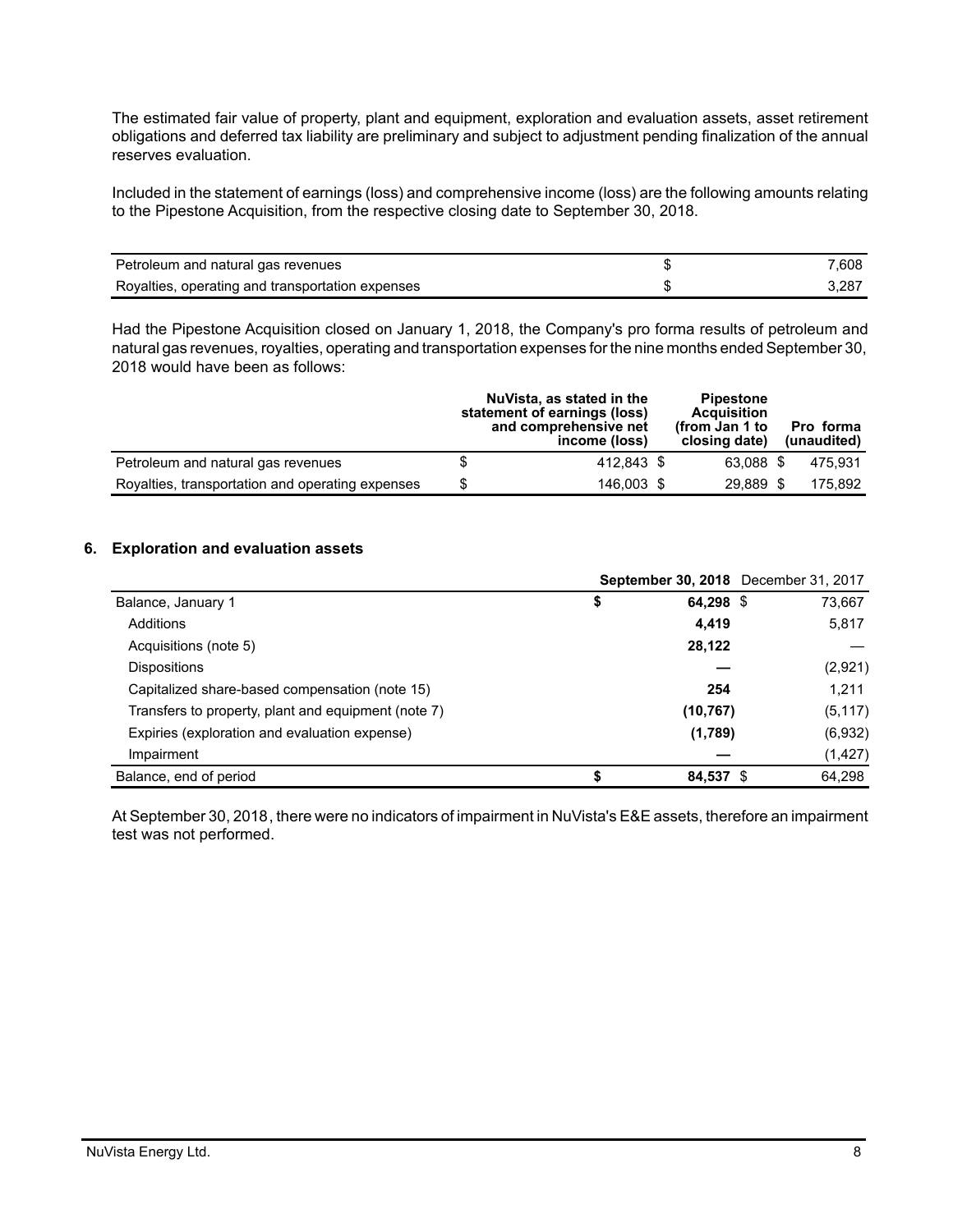## **7. Property, plant and equipment**

|                                                           |                    | September 30, 2018 December 31, 2017 |
|-----------------------------------------------------------|--------------------|--------------------------------------|
| Cost                                                      |                    |                                      |
| Balance, January 1                                        | \$<br>1,671,300 \$ | 1,406,357                            |
| Additions                                                 | 258,940            | 314,535                              |
| Acquisitions (note 5)                                     | 674,757            |                                      |
| <b>Dispositions</b>                                       | (562)              | (63, 237)                            |
| Capitalized share-based compensation (note 15)            | 1,020              |                                      |
| Change in asset retirement obligations (note 10)          | 25,038             | 8,528                                |
| Transfers from exploration and evaluation assets (note 6) | 10,767             | 5,117                                |
| Balance, end of period                                    | \$<br>2,641,260 \$ | 1,671,300                            |
|                                                           |                    |                                      |
|                                                           |                    | September 30, 2018 December 31, 2017 |
| Accumulated depletion, depreciation and amortization      |                    |                                      |
| Balance, January 1                                        | \$<br>644,184 \$   | 557,361                              |
| Depletion, depreciation and amortization expense          | 109,624            | 135,588                              |
| <b>Dispositions</b>                                       | (402)              | (48, 765)                            |
| Balance, end of period                                    | \$<br>753,406 \$   | 644,184                              |
|                                                           |                    |                                      |
|                                                           |                    | September 30, 2018 December 31, 2017 |
| <b>Carrying value</b>                                     |                    |                                      |
| Balance, January 1                                        | \$<br>1,027,116 \$ | 848,996                              |
| Balance, end of period                                    | \$<br>1,887,854 \$ | 1,027,116                            |
|                                                           |                    |                                      |

During the nine months ended September 30, 2018, there were no indicators of impairment or reversal of impairment identified on any of the Company's CGU's within property, plant & equipment, therefore an impairment test was not performed.

# **8. Long-term debt**

At September 30, 2018, the Company had a \$450 million (December 31, 2017 - \$310 million) extendible revolving term credit facility available from a syndicate of Canadian chartered banks. The credit facility was increased from \$310 million upon closing of the Pipestone Acquisition on September 6, 2018. Borrowing under the credit facility may be made by prime loans, bankers' acceptances and/or US libor advances. These advances bear interest at the bank's prime rate and/or at money market rates plus a borrowing margin. For the nine months ended September 30, 2018, borrowing costs averaged 3.3% (December 31, 2017 – 3.0%). The credit facility is secured by a first floating charge debenture, general assignment of book debts and the Company's oil and natural gas properties and equipment. The credit facility has a 364-day revolving period and is subject to an annual review by the lenders, at which time the lenders can extend the revolving period or can request conversion to a one year term loan. During the revolving period, a review of the maximum borrowing amount occurs annually on or before April 30 and semi-annually on or before October 31. During the term period, no principal payments would be required until a year after the revolving period matures on April 30, in the event of a reduction or the credit facility not being renewed. During the third quarter, NuVista requested and received an extension of the renewal date of the credit facility from October 31, 2018 to on or before November 30, 2018 from the banking syndicate.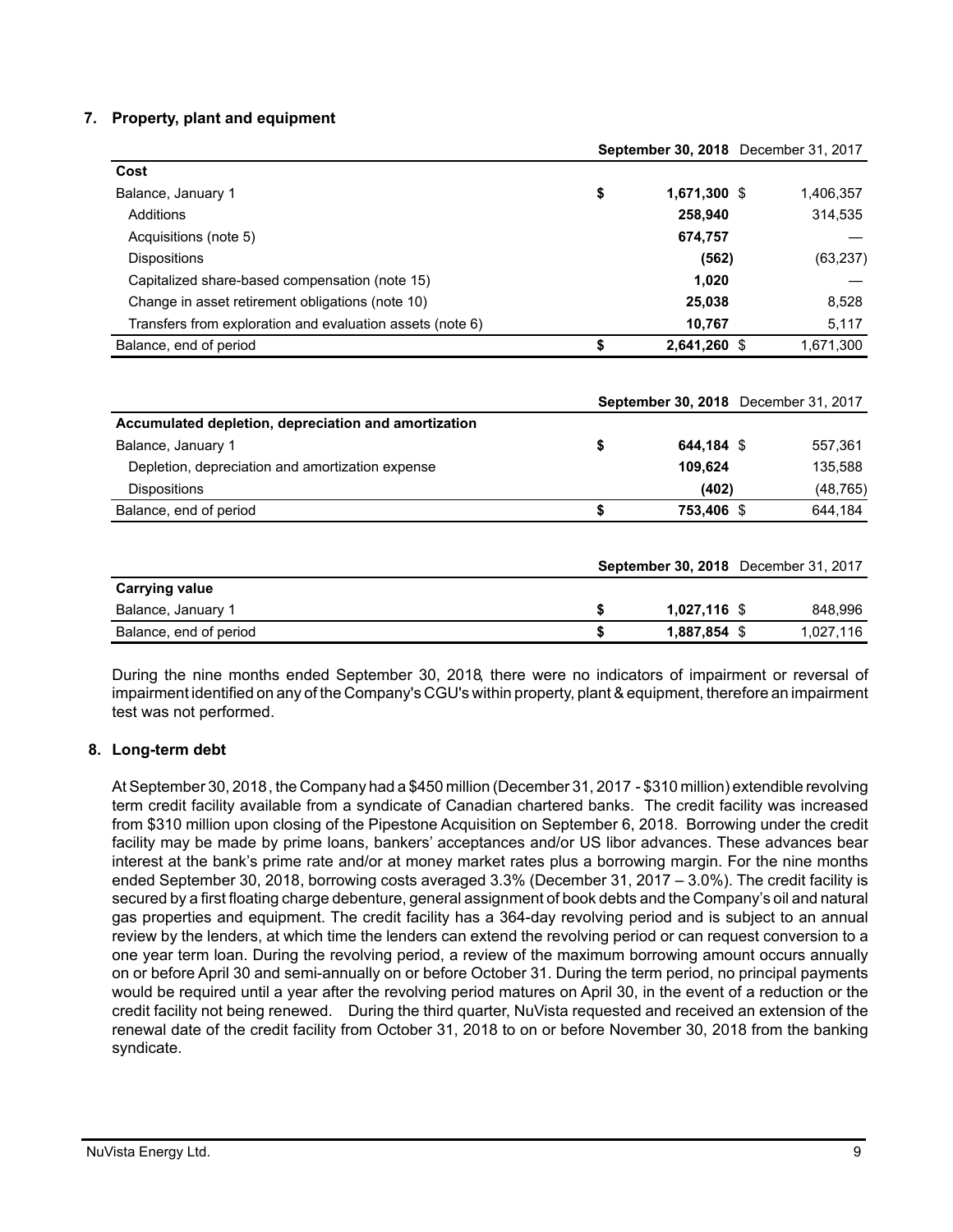As at September 30, 2018, the Company had drawn \$277.7 million on its credit facility (December 31, 2017 – \$125.7 million) and had outstanding letters of credit of \$5.7 million, which reduce the credit available on the credit facility. The credit facility does not contain any financial covenants, but the Company is subject to various nonfinancial covenants under its credit facility. These covenants are monitored on a regular basis and as at September 30, 2018, the Company was in compliance with all covenants.

## **9. Senior unsecured notes**

On March 2, 2018, the Company issued \$220.0 million aggregate principal amount of 6.50% senior unsecured notes due March 2, 2023 ("2023 Notes"). Interest is payable semi-annually in arrears. The 2023 Notes are fully and unconditionally guaranteed as to the payment of principal and interest, on a senior unsecured basis by the Company. There are no maintenance or financial covenants.

The 2023 Notes are non-callable by the Company prior to March 2, 2020. At any time on or after March 2, 2020, the Company may redeem all or part of the 2023 Notes at the redemption prices set forth in the table below plus any accrued and unpaid interest:

| 12 month period ended: | Percentage |
|------------------------|------------|
| March 2, 2021          | 103.250%   |
| March 2, 2022          | 101.625%   |
| March 2, 2023          | 100.000%   |

If a change of control occurs, each holder of the 2023 Notes will have the right to require the Company to purchase all or any part of that holder's 2023 Notes for an amount in cash equal to 101% of the aggregate principal repurchased plus accrued and unpaid interest.

On June 22, 2016, the Company issued \$70.0 million of 9.875% senior unsecured notes ("2021 Notes") with a 5 year term by way of private placement. Proceeds net of discount and costs amounted to \$66.9 million. Interest is payable in equal quarterly installments in arrears. The 2021 Notes are fully and unconditionally guaranteed as to the payment of principal and interest, on a senior unsecured basis by the Company. There are no maintenance financial covenants. On March 2, 2018, part of the proceeds from the 2023 Notes were used to redeem the full aggregate principal amount of \$70.0 million the Company's existing 2021 Notes, resulting in an agreed redemption call premium of \$6.6 million and \$2.2 million of remaining accretion of the carrying value which is included in financing costs, for a total incremental expense on redemption of \$8.8 million.

## **10. Asset retirement obligations**

|                                                         | September 30, 2018 December 31, 2017 |          |
|---------------------------------------------------------|--------------------------------------|----------|
| Balance, January 1                                      | \$<br>72,430 \$                      | 75,463   |
| Accretion expense                                       | 1.236                                | 1,524    |
| Liabilities acquired                                    | 11,141                               |          |
| Liabilities incurred                                    | 2,706                                | 3,698    |
| Liabilities disposed                                    | (14)                                 | (3,272)  |
| Change in estimates and discount rate                   | 4.761                                | 4,830    |
| Change in discount rate, pursuant to asset acquisitions | 17,571                               |          |
| Liabilities settled                                     | (10, 623)                            | (9, 813) |
| Balance, end of period                                  | 99,208 \$                            | 72,430   |
| Expected to be incurred within one year                 | \$<br>$13,239$ \$                    | 14,250   |
| Expected to be incurred beyond one year                 | \$<br>85,969 \$                      | 58,180   |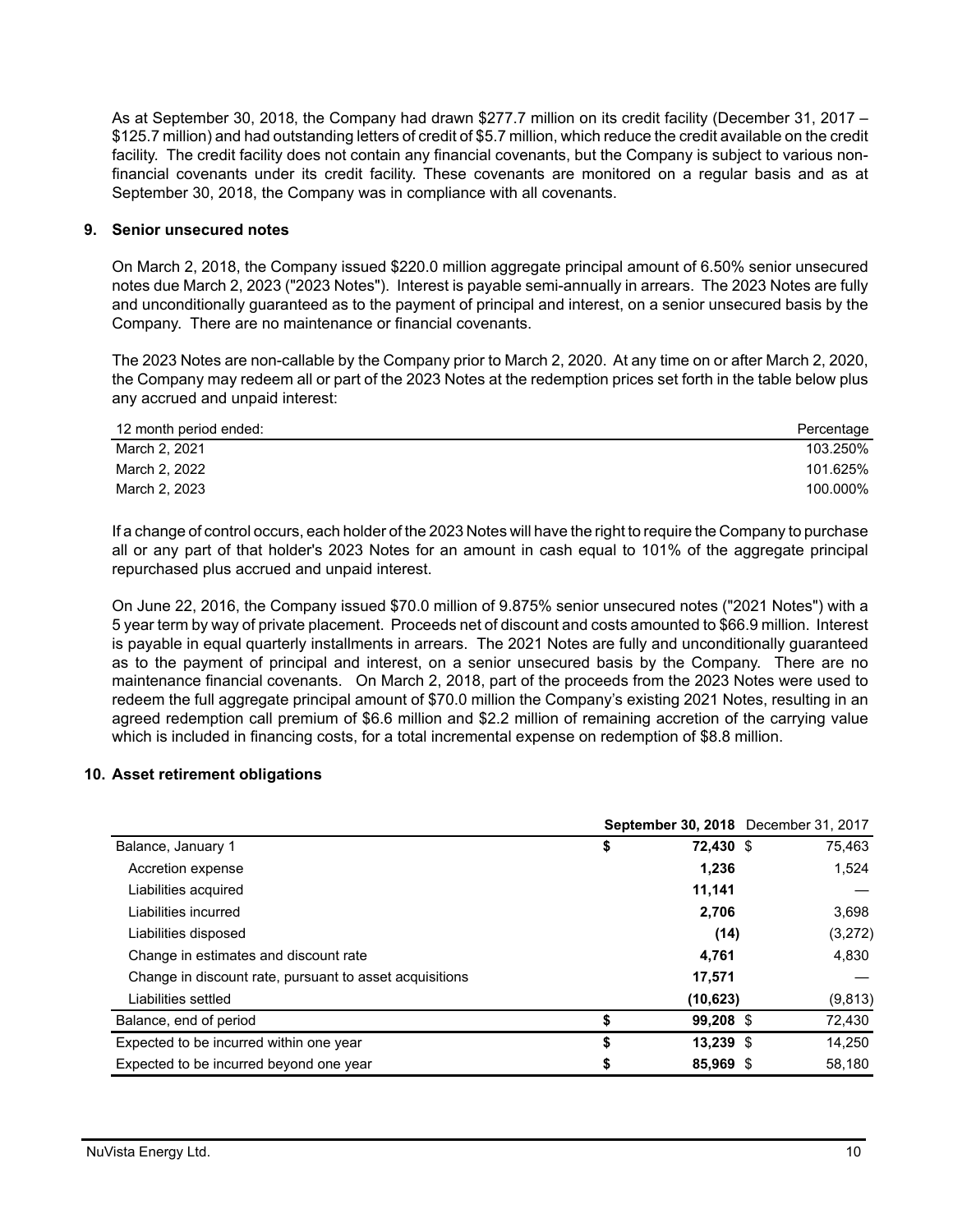The Company's asset retirement obligations are based on estimated costs to reclaim and abandon ownership interests in oil and natural gas assets including well sites, gathering systems and processing facilities. At September 30, 2018, the estimated total undiscounted, uninflated amount of cash flows required to settle the asset retirement obligations is \$107.3 million (December 31, 2017 – \$75.9 million), which is estimated to be incurred within the next 50 years. The Bank of Canada's long-term risk-free bond rate of 2.4% (December 31, 2017 – 2.4%) and an inflation rate of 2.0% (December 31, 2017 – 2.0%) were used to calculate the net present value of the asset retirement obligations.

Asset retirement obligations acquired pursuant to the Pipestone Acquisition were initially recognized using a credit adjusted interest rate of 7.5%. They were subsequently revalued using the respective Bank of Canada long term risk-free bond rate of 2.4% resulting in a combined change \$17.6 million.

# **11. Share capital**

Common shares

|                                                                             | <b>September 30, 2018</b> |                          |             | December 31, 2017 |  |
|-----------------------------------------------------------------------------|---------------------------|--------------------------|-------------|-------------------|--|
|                                                                             | <b>Number</b>             | Amount                   | Number      | Amount            |  |
| Balance, January 1                                                          |                           | 174,003,588 \$1,276,426  | 172,745,647 | 1,265,988<br>\$   |  |
| Issued for cash on offering of common shares                                | 47,415,801                | 384.068                  |             |                   |  |
| Issued for cash on offering of flow-through common<br>shares <sup>(1)</sup> | 2,756,880                 | 22.331                   |             |                   |  |
| Issued for cash on exercise of stock options                                | 770,401                   | 4,953                    | 1,022,022   | 5,738             |  |
| Contributed surplus transferred on exercise of stock<br>options             |                           | 1,718                    |             | 1,976             |  |
| Conversion of restricted share awards                                       | 195,182                   | 1.222                    | 235.919     | 1.422             |  |
| Share issue costs $(2)$                                                     |                           | (13, 465)                |             | 1,302             |  |
| Elimination of deficit                                                      |                           | (462, 392)               |             |                   |  |
| Balance, end of period                                                      |                           | 225,141,852 \$ 1,214,861 | 174.003.588 | 1.276.426<br>S    |  |

 $<sup>(1)</sup>$  Net of implied premium of \$2.6 million (2017 - nil) on flow-through share price compared to common share issue price.</sup>

 $(2)$  Net of deferred tax benefit of \$5.0 million (2017 - nil).

In August, 2018, the Company issued 47.4 million common shares at a price of \$8.10 per share for gross proceeds of \$384.1 million. Common shares totaling 21.0 million were issued pursuant to a bought deal equity financing, and an additional 26.4 million were issued pursuant to a private placement. The Company also issued 2.8 million shares pursuant to a private placement, on a flow-through basis in respect of Canadian Development Expenses ("CDE") at a price of \$9.05 per share for gross proceeds of \$24.9 million. The implied premium on the flowthrough common shares was determined to be \$2.6 million on the date of issue. Under the terms of the flowthrough share agreements, the Company is committed to spend \$24.9 million on qualifying CDE prior to December 31, 2018.

At the Company's annual general meeting on May 8, 2018, shareholders approved a resolution to reduce share capital for accounting purposes, without payment of or a reduction to stated or paid-up capital, by the amount of the deficit on December 31, 2017 of \$462.4 million.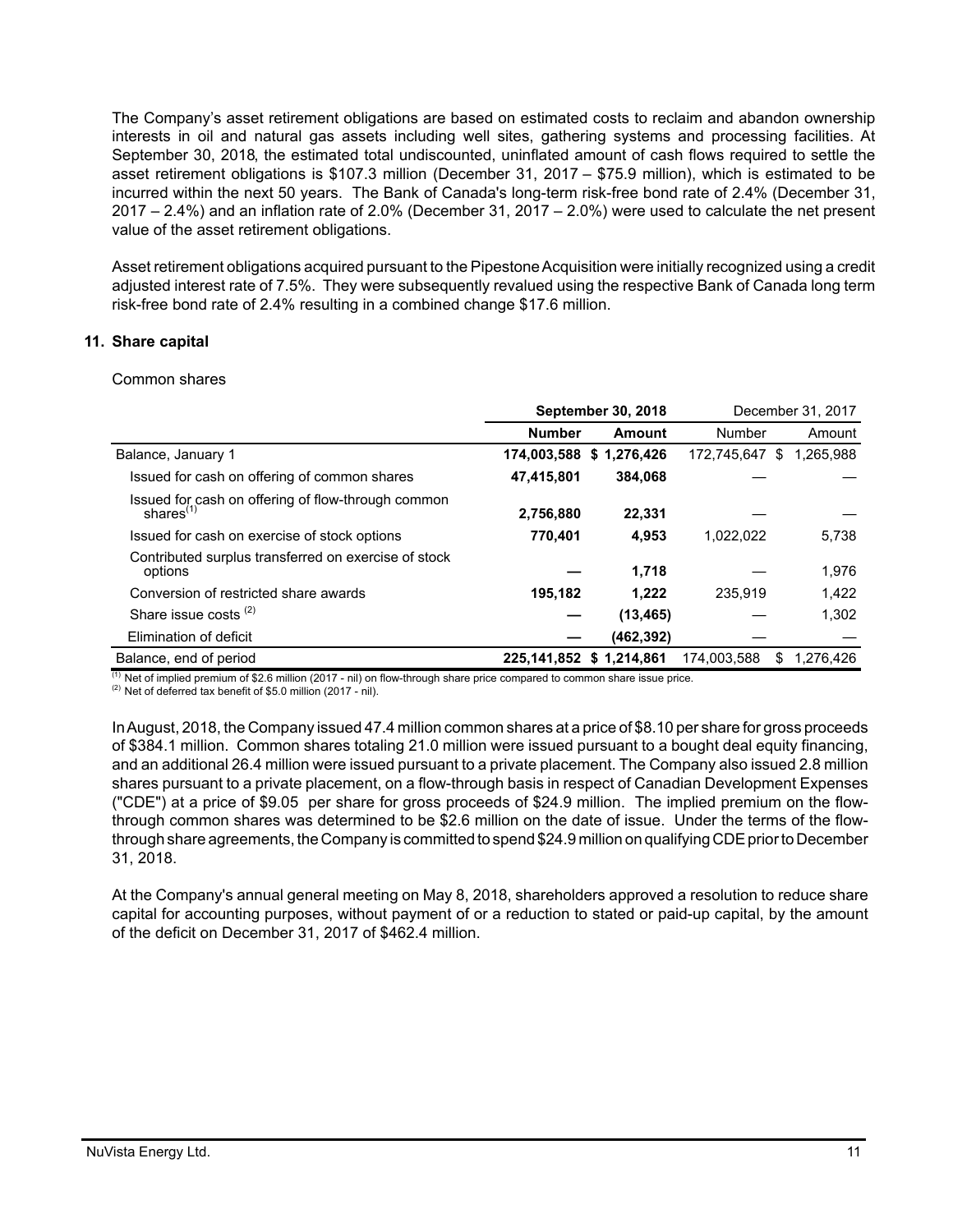## **12. Earnings (loss) per share**

The following table summarizes the weighted average common shares used in calculating net earnings (loss) per share:

|                                            | Three months ended<br>September 30 |         |         | Nine months ended<br>September 30 |
|--------------------------------------------|------------------------------------|---------|---------|-----------------------------------|
| (thousands of shares)                      | 2018                               | 2017    | 2018    | 2017                              |
| Weighted average common shares outstanding |                                    |         |         |                                   |
| Basic                                      | 187.994                            | 173.317 | 178.893 | 173.032                           |
| <b>Diluted</b>                             | 188.808                            | 173.317 | 179.823 | 173.659                           |

#### **13. Petroleum and natural gas revenues**

NuVista produces natural gas, condensate, oil and NGLs from its assets in the Wapiti Montney area of Alberta. The Company sells its production pursuant to fixed-price or variable-price physical delivery contracts. The transaction price for variable-price contracts is based on benchmark commodity price, adjusted for quality, location or other factors whereby each component of the pricing formula can be either fixed or variable, depending on the contract terms. Under the contracts, NuVista is required to deliver fixed or variable volumes of commodity to the contract counterparty.

Petroleum and natural gas revenue is recognized when NuVista gives up control of the unit of production at the delivery point agreed to under the terms of the contract. The amount of production revenue recognized is based on the agreed transaction price and the volumes delivered. Any variability in the transaction price relates specifically to NuVista's efforts to transfer production and therefore the resulting revenue is allocated to the production delivered in the period to which the variability relates. NuVista does not have any factors considered to be constraining in the recognition of revenue with variable pricing factors.

NuVista enters into contracts with customers with terms ranging from one month to seven years.

Under its contracts with customers, NuVista is required to deliver volumes of natural gas, condensate, oil and NGLs to agreed upon locations where control over the delivered volumes is transferred to the customer. In instances where the third party marketer takes title of NuVista's product but uses NuVista's pipeline contract to deliver the product to the end customer, a portion of the natural gas revenue is recognized as natural gas price diversification revenue. Revenue is recognized when control of each unit of product is transferred to the customer with revenue due on the 25th day of the month following delivery.

NuVista's customers are primarily oil and natural gas marketers and partners in joint operations in the oil and natural gas industry. Concentration of credit risk is mitigated by marketing production to several oil and natural gas marketers under customary industry and payment terms. NuVista reviews the credit worthiness and obtains certain financial assurances from customers prior to entering sales contracts. The financial strength of the Company's customers is reviewed on a routine basis.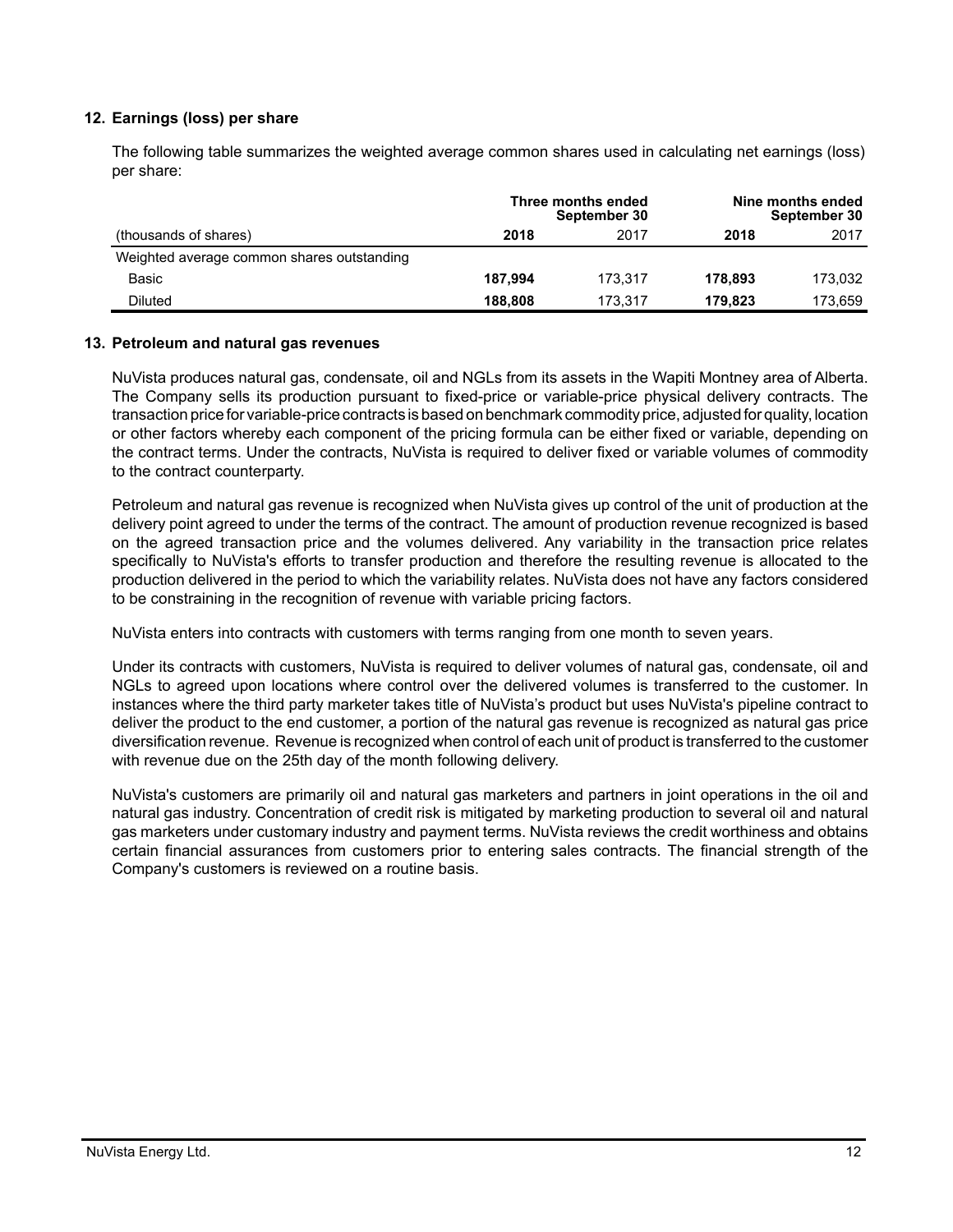The following table summarizes petroleum and natural gas revenue by product:

|                                         |  | Three months ended<br>September 30 |           |              |         |  | Nine months ended<br>September 30 |
|-----------------------------------------|--|------------------------------------|-----------|--------------|---------|--|-----------------------------------|
|                                         |  | 2018                               | 2017      | 2018         | 2017    |  |                                   |
| Natural gas revenue <sup>(1)</sup>      |  | 44,952 \$                          | 34,467 \$ | $126,034$ \$ | 98,956  |  |                                   |
| Condensate & oil revenue                |  | 95.226                             | 44.308    | 257.980      | 137,263 |  |                                   |
| NGL revenue <sup>(2)</sup>              |  | 10.778                             | 4.325     | 28.829       | 10.518  |  |                                   |
| Total petroleum and natural gas revenue |  | 150,956 \$                         | 83,100 \$ | 412,843 \$   | 246,737 |  |                                   |

 $<sup>(1)</sup>$  Natural gas revenue includes price risk management gains and losses on physical delivery sale contracts. For the three and nine months ended September 30,</sup> 2018, our physical delivery sales contracts resulted in gains of \$5.8 million and \$17.2 million (2017 – \$7.1 million gain and \$12.5 million gain).

<sup>(2)</sup> Includes butane, propane, ethane and an immaterial amount of sulphur revenue.

A breakdown of natural gas revenue is as follows:

|                                                        |    | Three months ended<br>September 30 |           |   |              | Nine months ended<br>September 30 |  |
|--------------------------------------------------------|----|------------------------------------|-----------|---|--------------|-----------------------------------|--|
|                                                        |    | 2018                               | 2017      |   | 2018         | 2017                              |  |
| Natural gas revenue - AECO reference price (1)         | \$ | $16,511$ \$                        | 20.186 \$ |   | 50,873 \$    | 69,375                            |  |
| Heat/value adjustment <sup>(2)</sup>                   |    | 1.814                              | 1,999     |   | 4.998        | 6,628                             |  |
| Transportation revenue (3)                             |    | 7.205                              | 1,286     |   | 19.273       | 4,329                             |  |
| Natural gas market diversification revenue             |    | 13.631                             | 3,862     |   | 33,693       | 6,133                             |  |
| AECO physical delivery price risk management gains (4) |    | 5.791                              | 7.134     |   | 17.197       | 12,491                            |  |
| Total natural gas revenue                              | 5  | 44,952 \$                          | 34,467    | S | $126,034$ \$ | 98,956                            |  |

(1) Quarter average AECO 7A monthly index.

(2) Based on NuVista's historical adjustment of 9-10%.

(3) Cost of gas transportation from the transfer of custody sales point to the final sales point.

<sup>(4)</sup> Excludes price risk management realized and unrealized gains and losses on financial derivative commodity contracts but includes gains and losses on physical sale contracts.

Included in the accounts receivable at September 30, 2018 is \$53.6 million (December 31, 2017 - \$41.4 million) of accrued petroleum and natural gas revenue related to deliveries for periods prior to the reporting date. There were no significant adjustments for prior period accrued petroleum and natural gas revenue reflected in the Company's current period.

#### **14. Capital Management**

The Company manages its capital structure and makes adjustments to it in response to changes in economic conditions and the risk characteristics of the underlying assets. NuVista is able to change its capital structure by issuing new shares, new debt, or changing capital expenditures relative to adjusted funds flow.

NuVista's long term strategy is to maintain a net debt to annualized current quarter adjusted funds flow ratio of approximately 1.5 times. The actual ratio may fluctuate on a quarterly basis above or below targeted levels due to a number of factors including facility outages, commodity prices and the timing of acquisitions and dispositions. At September 30, 2018, the Company's net debt was 1.7 times its annualized adjusted funds flow.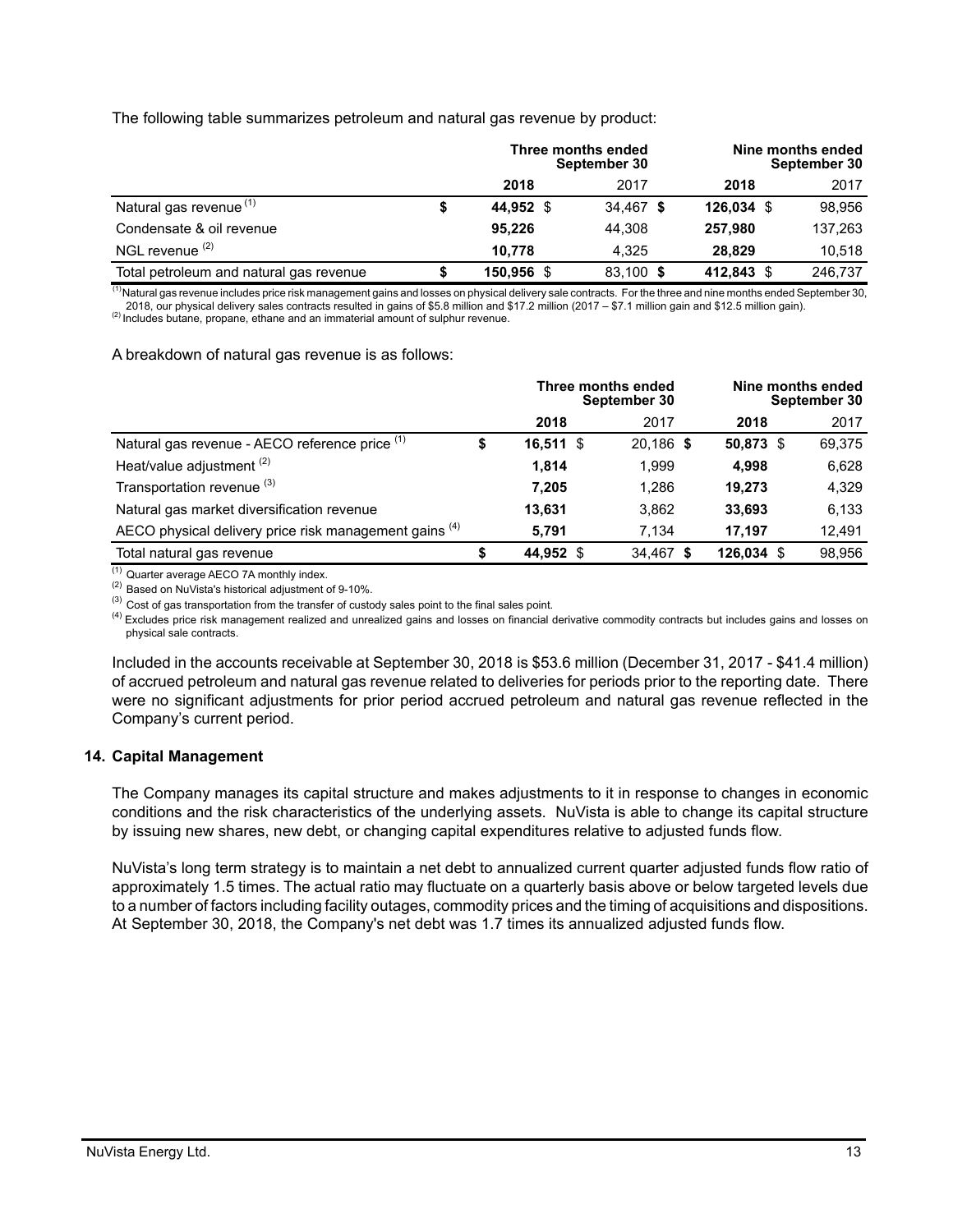## Adjusted funds flow

NuVista considers adjusted funds flow to be a key measure that provides a more complete understanding of the Company's ability to generate cash flow necessary to finance capital expenditures, expenditures on asset retirement obligations, and meet its financial obligations. NuVista has calculated adjusted funds flow based on cash flow provided by operating activities, excluding changes in non-cash working capital, asset retirement expenditures and environmental remediation recovery, as management believes the timing of collection, payment, and occurrence is variable and by excluding them from the calculation, management is able to provide a more meaningful performance measure. More specifically, expenditures on asset retirement obligations may vary from period to period depending on the Company's capital programs and the maturity of its operating areas, while environmental remediation recovery relates to an incident that management doesn't expect to occur on a regular basis. The settlement of asset retirement obligations is managed through NuVista's capital budgeting process which considers its available adjusted funds flow. Adjusted funds flow is not a standardized measure and therefore may not be comparable with the calculation of similar measures by other entities.

A reconciliation of adjusted funds flow is presented in the following table:

|                                       | Three months ended September 30 |             | Nine months ended September 30 |            |          |
|---------------------------------------|---------------------------------|-------------|--------------------------------|------------|----------|
|                                       |                                 | 2018        | 2017                           | 2018       | 2017     |
| Adjusted funds flow                   |                                 | 72.610 \$   | 41,526 \$                      | 200,813 \$ | 124,098  |
| Environmental remediation recovery    |                                 |             |                                |            | 2,550    |
| Asset retirement expenditures         |                                 | (2,680)     | 3.191                          | (10, 623)  | (7,868)  |
| Change in non-cash working capital    |                                 | (18,190)    | (5, 439)                       | (9,580)    | (3, 178) |
| Cash provided by operating activities |                                 | $51,740$ \$ | 39,278 \$                      | 180,610 \$ | 115,602  |

Net debt and total capitalization

Net debt is used by management to provide a more complete understanding of the Company's capital structure and provides a key measure to assess the Company's liquidity. NuVista has calculated net debt based on the long term debt (credit facility), senior unsecured notes, accounts payable and accrued liabilities, accrued environmental remediation liabilities and other liabilities, net of accounts receivable and prepaid expenses. Net debt is not a standardized measure and therefore may not be comparable with the calculation of similar measures by other entities. Total market capitalization and net debt to annualized current quarter adjusted funds flow are used by management and the Company's investors in analyzing the Company's balance sheet strength and liquidity.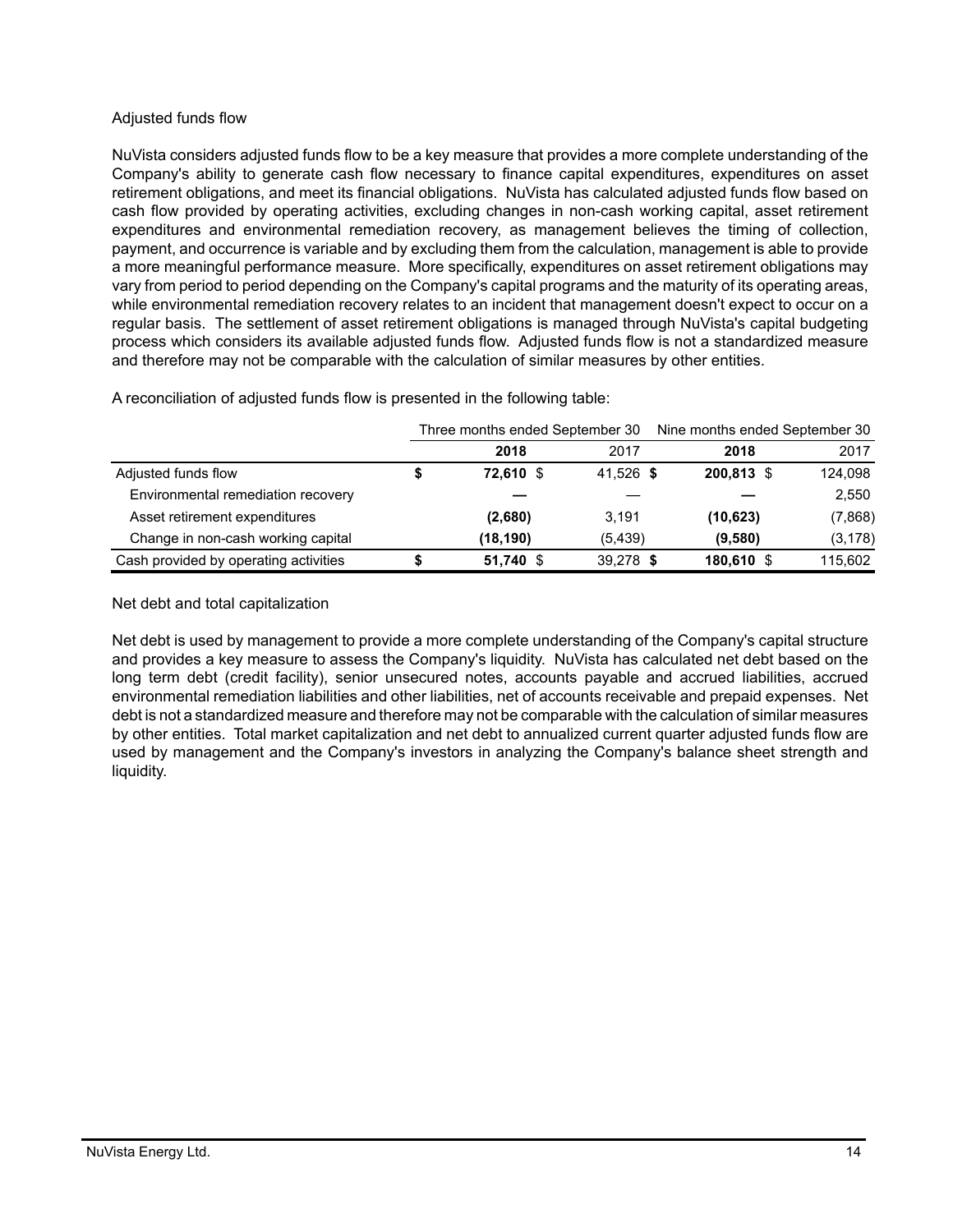The following is a summary of total market capitalization, net debt and net debt to annualized current quarter adjusted funds flow:

|                                                                     | <b>September 30, 2018</b> | December 31, 2017 |
|---------------------------------------------------------------------|---------------------------|-------------------|
| Basic common shares outstanding                                     | 225,142                   | 174,004           |
| Share price <sup>(1)</sup>                                          | 7.50                      | 8.02              |
| Total market capitalization                                         | 1,688,565                 | 1,395,512         |
| Cash and cash equivalents, accounts receivable and prepaid expenses | (66, 543)                 | (47, 941)         |
| Accounts payable and accrued liabilities                            | 63,752                    | 49,990            |
| Accrued environmental remediation liabilities                       | 683                       | 735               |
| Long-term debt (credit facility)                                    | 277,662                   | 125,725           |
| Senior unsecured notes                                              | 215,684                   | 67,680            |
| <b>Other liabilities</b>                                            | 2,106                     | 1,747             |
| Net debt                                                            | 493,344                   | 197,936           |
| Annualized current quarter adjusted funds flow                      | 290.440                   | 303,728           |
| Net debt to annualized current quarter adjusted funds flow          | 1.7                       | 0.7               |

 $(1)$  Represents the closing share price on the Toronto Stock Exchange on the last trading day of the period.

The net debt to annualized current quarter adjusted funds flow ratio represents the time period in years it would take to pay off the net debt if no further capital expenditures were incurred and if adjusted funds flow remained consistent.

#### **15. Share-based compensation**

#### Stock Options

The Company has established a stock option plan whereby officers, directors and employees may be granted options to purchase common shares. Options granted vest at the rate of 1/3 per year and expire 2.5 years after the vesting date. The maximum number of stock options currently outstanding and available to be issued as at September 30, 2018 is 8.4 million. The following continuity table summarizes the stock option activity:

|                                                  | <b>September 30, 2018</b> |                                               |              | December 31, 2017                             |
|--------------------------------------------------|---------------------------|-----------------------------------------------|--------------|-----------------------------------------------|
|                                                  | Number of                 | Weighted<br>average<br>options exercise price | Number of    | Weighted<br>average<br>options exercise price |
| Balance, January 1                               | 6,478,308 \$              | 7.43                                          | 6,368,178 \$ | 7.09                                          |
| Granted                                          | 688,563                   | 9.23                                          | 1,773,080    | 7.92                                          |
| Exercised                                        | (770, 401)                | 6.43                                          | (1,022,022)  | 5.61                                          |
| Forfeited                                        | (307, 197)                | 7.77                                          | (303,371)    | 7.55                                          |
| Expired                                          | (279,753)                 | 9.44                                          | (337,557)    | 8.96                                          |
| Balance, end of period                           | 5,809,520 \$              | 7.66                                          | 6,478,308 \$ | 7.43                                          |
| Weighted average share price on date of exercise | 770,401 \$                | 8.80                                          | 1,022,022 \$ | 7.51                                          |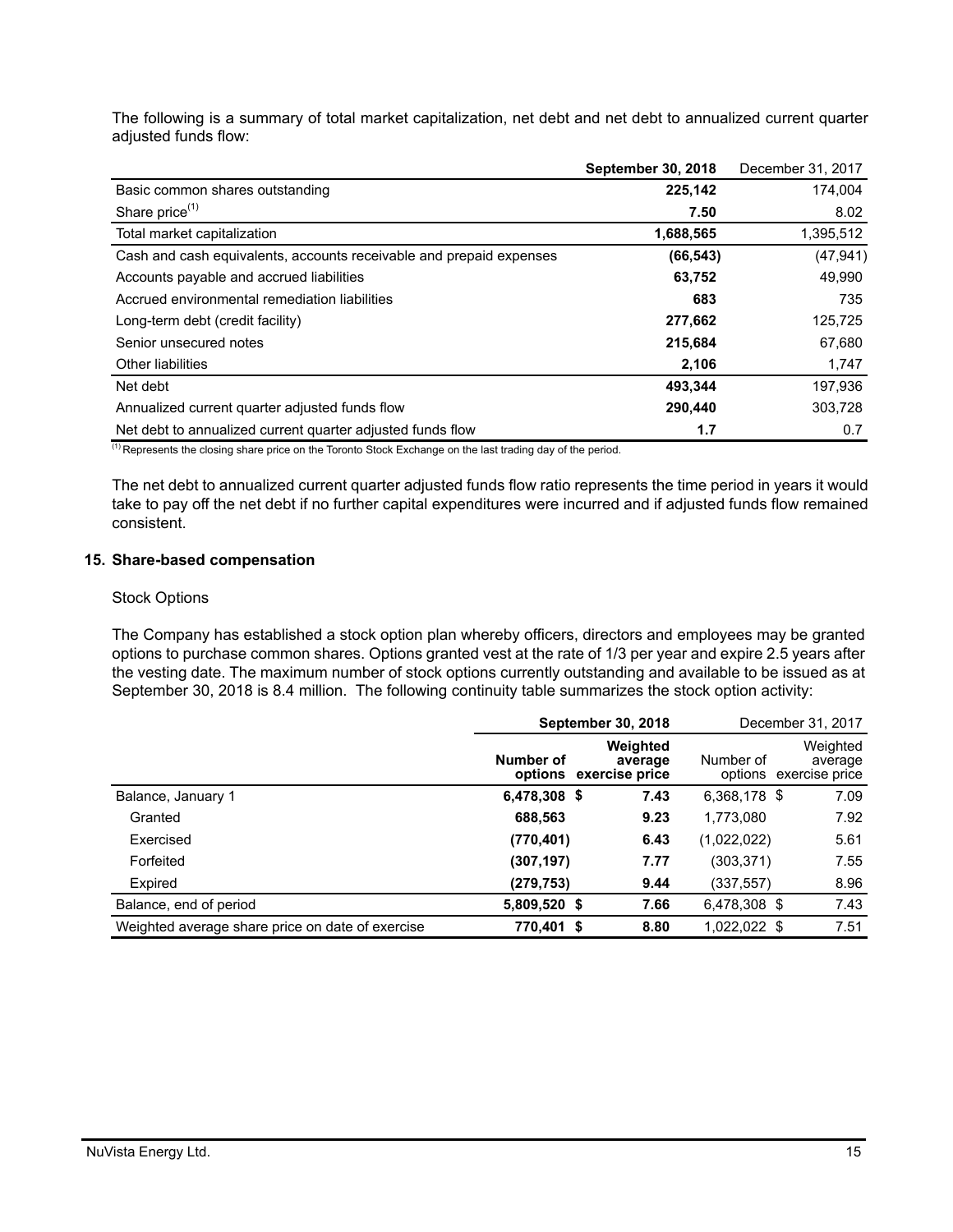The following table summarizes stock options outstanding and exercisable under the plan at September 30, 2018:

|                         |                                     | Options outstanding                                                 |                     |                                     | Options exercisable                   |
|-------------------------|-------------------------------------|---------------------------------------------------------------------|---------------------|-------------------------------------|---------------------------------------|
| Range of exercise price | Number of<br>options<br>outstanding | Weighted<br>average<br>remaining<br>contractual life exercise price | Weighted<br>average | Number of<br>options<br>exercisable | Weighted<br>average<br>exercise price |
| \$4.24 to \$4.99        | 456.043                             | 1.9                                                                 | - \$<br>4.25        | 257.209 \$                          | 4.25                                  |
| \$5.00 to \$9.99        | 5,042,283                           | 2.6                                                                 | 7.77                | 2,217,375                           | 7.64                                  |
| \$10.00 to \$11.45      | 311.194                             | 0.7                                                                 | 10.78               | 311.194                             | 10.78                                 |
| \$4.24 to \$11.45       | 5,809,520                           | 2.5 <sup>5</sup>                                                    | 7.66                | 2,785,778 \$                        | 7.68                                  |

The Company uses the fair value based method for the determination of the share-based compensation costs. The fair value of each option granted during the year was estimated on the date of grant using the Black-Scholes option pricing model.

The weighted average fair value and weighted average assumptions used to fair value the options are as follows:

|                                          | <b>September 30, 2018</b> | December 31, 2017 |
|------------------------------------------|---------------------------|-------------------|
| Risk-free interest rate (%)              | 2.21                      | 1.24              |
| Expected volatility (%)                  | 51                        | 52                |
| Expected life (years)                    | 4.5                       | 4.5               |
| Forfeiture rate (%)                      | 11                        | 12 <sup>2</sup>   |
| Fair value at grant date (\$ per option) | 4.30                      | 3.41              |

#### Share Award Incentive Plan

The Company has a Share Award Incentive Plan ("the Plan") for employees and officers consisting of Restricted Share Awards ("RSA") and Performance Share Awards ("PSA"). The maximum number of common shares reserved for issuance under the Plan is 3,750,000 of which 2,808,799 remain to be issued.

#### *Restricted Share Awards*

The Company has a RSA plan for employees and officers which entitle the employee to receive one common share for each RSA granted upon vesting. RSA grants vest within three years from the date of grant.

The fair value of RSAs is determined based on the weighted average trading price of the five days preceding the grant date. This fair value is recognized as share-based compensation expense over the vesting period with a corresponding increase to contributed surplus. The amount of the compensation expense is reduced by an estimated forfeiture rate determined at the date of the grant and updated each period. Upon vesting of the RSAs and settlement in common shares, the previously recognized value in contributed surplus will be recorded as an increase to share capital.

The following table summarizes the change in the number of RSAs:

|                        | <b>September 30, 2018</b> December 31, 2017 |            |
|------------------------|---------------------------------------------|------------|
| Balance, January 1     | 645.992                                     | 594,026    |
| Settled                | (195, 182)                                  | (235, 919) |
| Granted                | 154.428                                     | 322,750    |
| Forfeited              | (50, 743)                                   | (34, 865)  |
| Balance, end of period | 554,495                                     | 645.992    |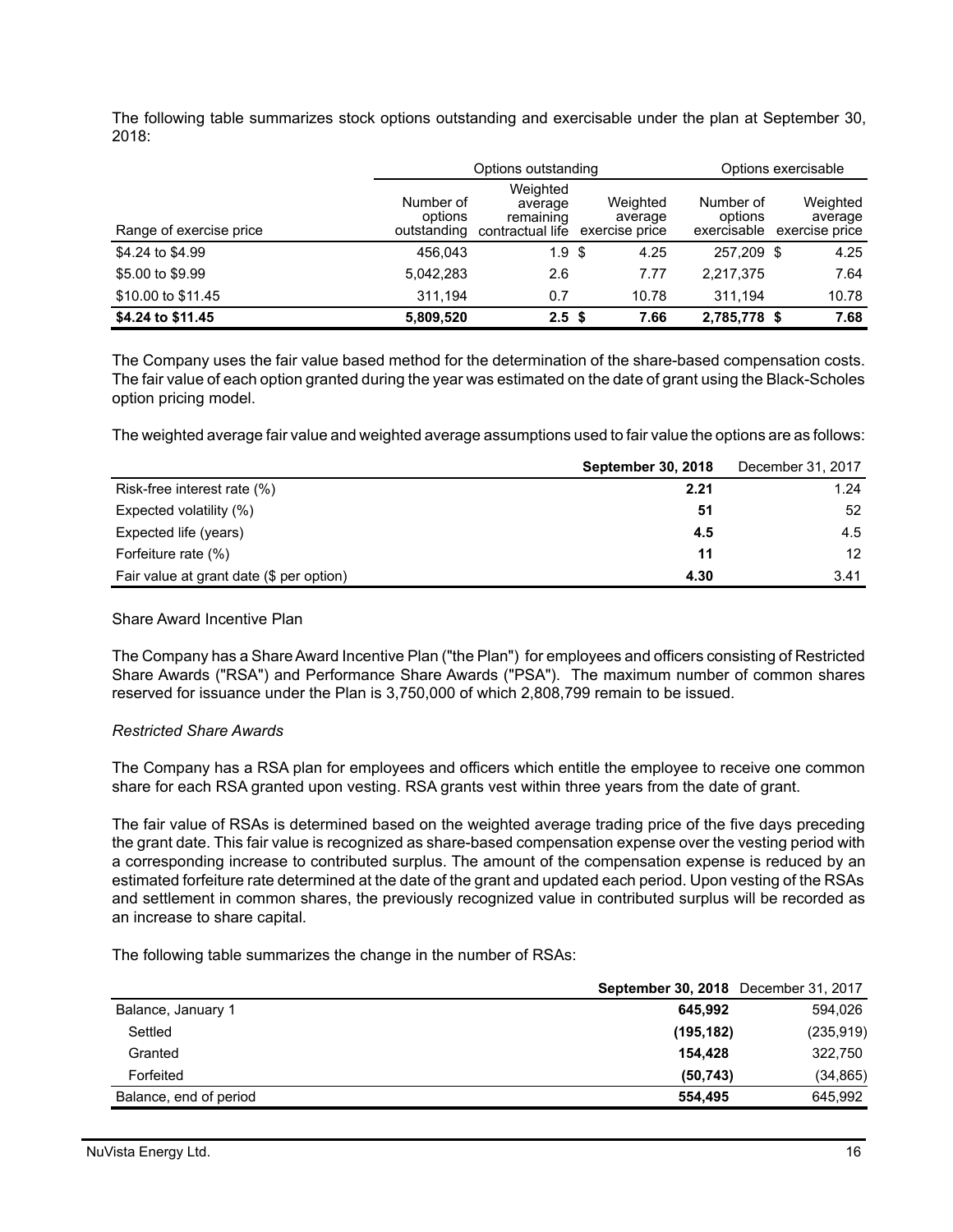## *Performance Share Awards*

The Company has a PSA plan for employees and officers. Each PSA entitles the holder to be issued the number of common shares designated in the performance award, multiplied by a payout multiplier ranging from 0 to 2.0x. The payout multiplier for performance-based awards will be determined by our Board based on an assessment of the Company's achievement of predefined corporate performance measures in respect of the applicable period. PSA grants vest three years from the date of grant.

The fair value of PSAs is determined based on the weighted average trading price of the five days preceding the grant date. This fair value is recognized as share-based compensation expense over the vesting period with a corresponding increase to contributed surplus. The amount of the compensation expense is reduced by an estimated forfeiture rate determined at the date of the grant and updated each period. Upon vesting of the PSAs and settlement in common shares, the previously recognized value in contributed surplus will be recorded as an increase to share capital.

The following table summarizes the change in the number of PSAs:

|                        | <b>September 30, 2018</b> December 31, 2017 |  |
|------------------------|---------------------------------------------|--|
| Balance, January 1     |                                             |  |
| Granted                | 155.788                                     |  |
| Forfeited              | (11,671)                                    |  |
| Balance, end of period | 144.117                                     |  |

## Director Deferred Share Units

The Company has a Director Deferred Share Unit ("DSU") incentive plan. Each DSU entitles participants to receive cash equal to the trading price of the equivalent number of shares of the Company. All DSUs granted vest and become payable upon retirement of the director.

The compensation expense was calculated using the fair value method based on the trading price of the Company's shares at the end of each reporting period. The following table summarizes the change in the number of DSUs:

|                        | <b>September 30, 2018</b> December 31, 2017 |         |
|------------------------|---------------------------------------------|---------|
| Balance, January 1     | 217.847                                     | 102.195 |
| Granted                | 62.943                                      | 115.652 |
| Balance, end of period | 280.790                                     | 217.847 |

The following table summarizes the change in compensation liability relating to DSUs:

|                                            | <b>September 30, 2018</b> December 31, 2017 |            |       |
|--------------------------------------------|---------------------------------------------|------------|-------|
| Balance, January 1                         |                                             | $1.747$ \$ | 709   |
| Change in accrued compensation liabilities |                                             | 359        | 1.038 |
| Balance, end of period                     |                                             | $2.106$ \$ | 1.747 |

Compensation liability resulting from DSUs granted in the nine months ended September 30, 2018, increased due to an increase in the number of DSUs granted and an decrease in the closing share price used to value the liability at the end of the period, from \$8.02 at December 31, 2017 to \$7.50 at September 30, 2018.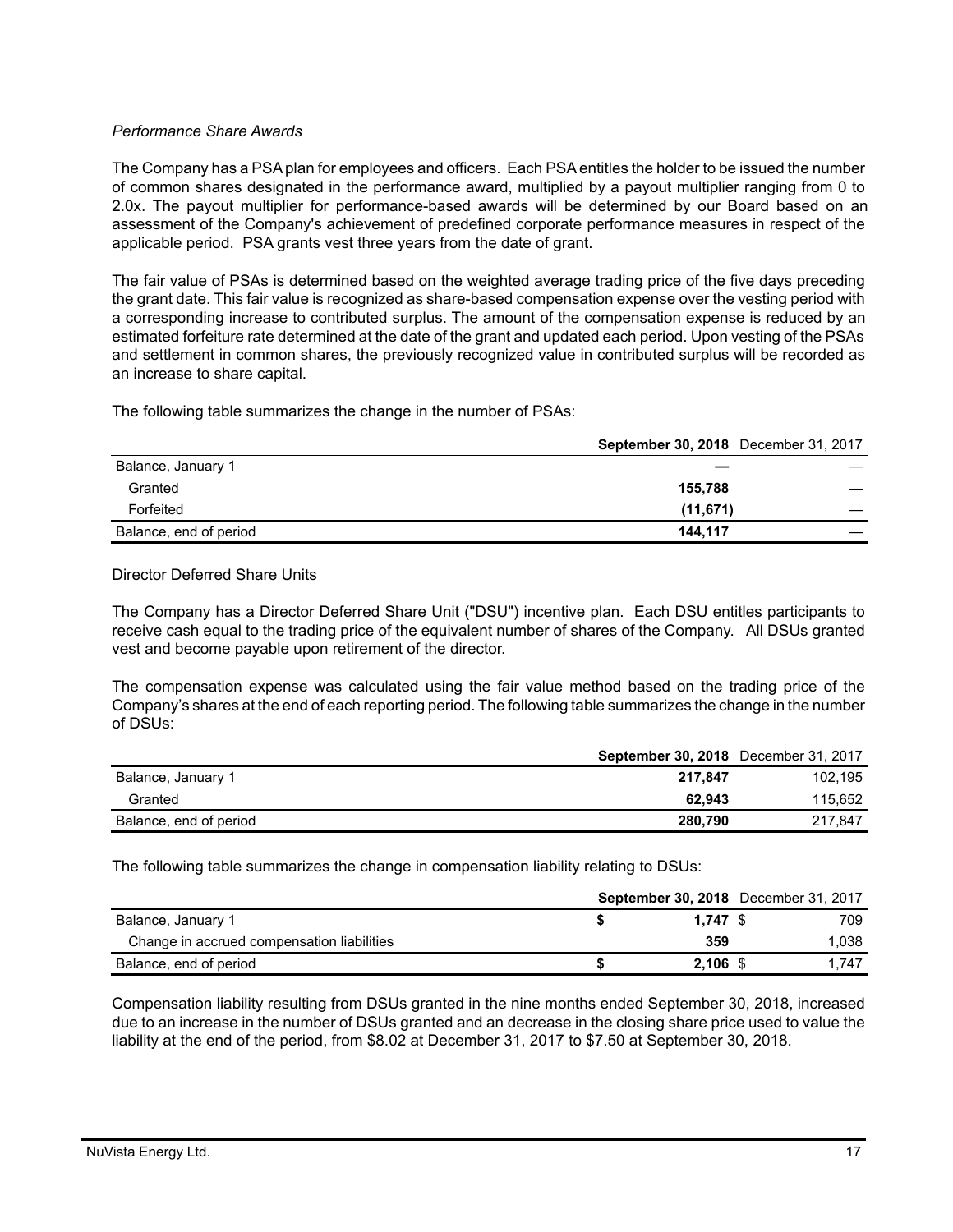The following table summarizes share-based compensation relating to stock options, DSUs, RSAs and PSAs:

|                                                                                                                                           | Nine months ended September 30 |              |  |            |  |  |                |       |                        |     |                                                                        |         |  |       |
|-------------------------------------------------------------------------------------------------------------------------------------------|--------------------------------|--------------|--|------------|--|--|----------------|-------|------------------------|-----|------------------------------------------------------------------------|---------|--|-------|
|                                                                                                                                           |                                |              |  |            |  |  |                | 2018  |                        |     |                                                                        |         |  | 2017  |
|                                                                                                                                           | option                         | <b>Stock</b> |  | <b>DSU</b> |  |  | <b>RSA PSA</b> | Total | <b>Stock</b><br>option | DSU |                                                                        | RSA PSA |  | Total |
| Non cash share-based compensation                                                                                                         | $$2.595$ \$                    |              |  |            |  |  |                |       |                        |     | - \$1,255 \$128 \$3,978 \$2,420 \$ - \$1,104 \$ - \$3,524              |         |  |       |
| Cash share-based compensation                                                                                                             |                                |              |  | 359        |  |  |                | 359   |                        | 552 |                                                                        |         |  | 552   |
| Total share-based compensation                                                                                                            |                                |              |  |            |  |  |                |       |                        |     | \$2,595 \$359 \$1,255 \$128 \$4,337 \$2,420 \$552 \$1,104 \$ - \$4,076 |         |  |       |
|                                                                                                                                           |                                |              |  |            |  |  |                |       |                        |     |                                                                        |         |  |       |
| Capitalized share-based compensation $$34 \text{ } $- $401 \text{ } $39 \text{ } $1,274 \text{ } $570 \text{ } $- $3281 \text{ } $- $361$ |                                |              |  |            |  |  |                |       |                        |     |                                                                        |         |  |       |

During both the nine months ended September 30, 2018 and September 30, 2017, there were no cash settled DSUs.

#### **16. Risk management activities**

(a) Financial instruments

The Company's financial instruments recognized on the statement of financial position consists of cash and cash equivalents, accounts receivable and prepaid expenses, financial derivative contracts, accounts payable and accrued liabilities, accrued environmental remediation liabilities, compensation liabilities, longterm debt and senior unsecured notes. The carrying value of the long-term debt approximates its fair value as it bears interest at market rates. Except for the financial derivative contracts and compensation liabilities, which are recorded at fair value, carrying values reflect the current fair value of the Company's financial instruments due to their short-term maturities. The estimated fair values of recognized financial instruments have been determined based on quoted market prices when available, or third-party models and valuation methodologies that use observable market data.

The Company classifies fair value measurements according to the following hierarchy based on the amount of observable inputs used to value the instrument.

- Level 1 Quoted prices are available in active markets for identical assets or liabilities as of the reporting date. Active markets are those in which transactions occur in sufficient frequency and volume to provide pricing information on an ongoing basis.
- Level 2 Pricing inputs are other than quoted prices in active markets included in Level 1. Prices in Level 2 are either directly or indirectly observable as of the reporting date. Level 2 valuations are based on inputs, including quoted forward prices for commodities, time value and volatility factors, which can be substantially observed or corroborated in the marketplace.
- Level 3 Valuations in this level are those with inputs for the asset or liability that are not based on observable market data.

The Company's cash and cash equivalents are classified as Level 1 and financial derivative contracts as Level 2. The Company uses third party models and valuation methodologies to determine the fair value of financial derivative contracts. Assessment of the significance of a particular input to the fair value measurement requires judgment and may affect the placement within the fair value hierarchy level.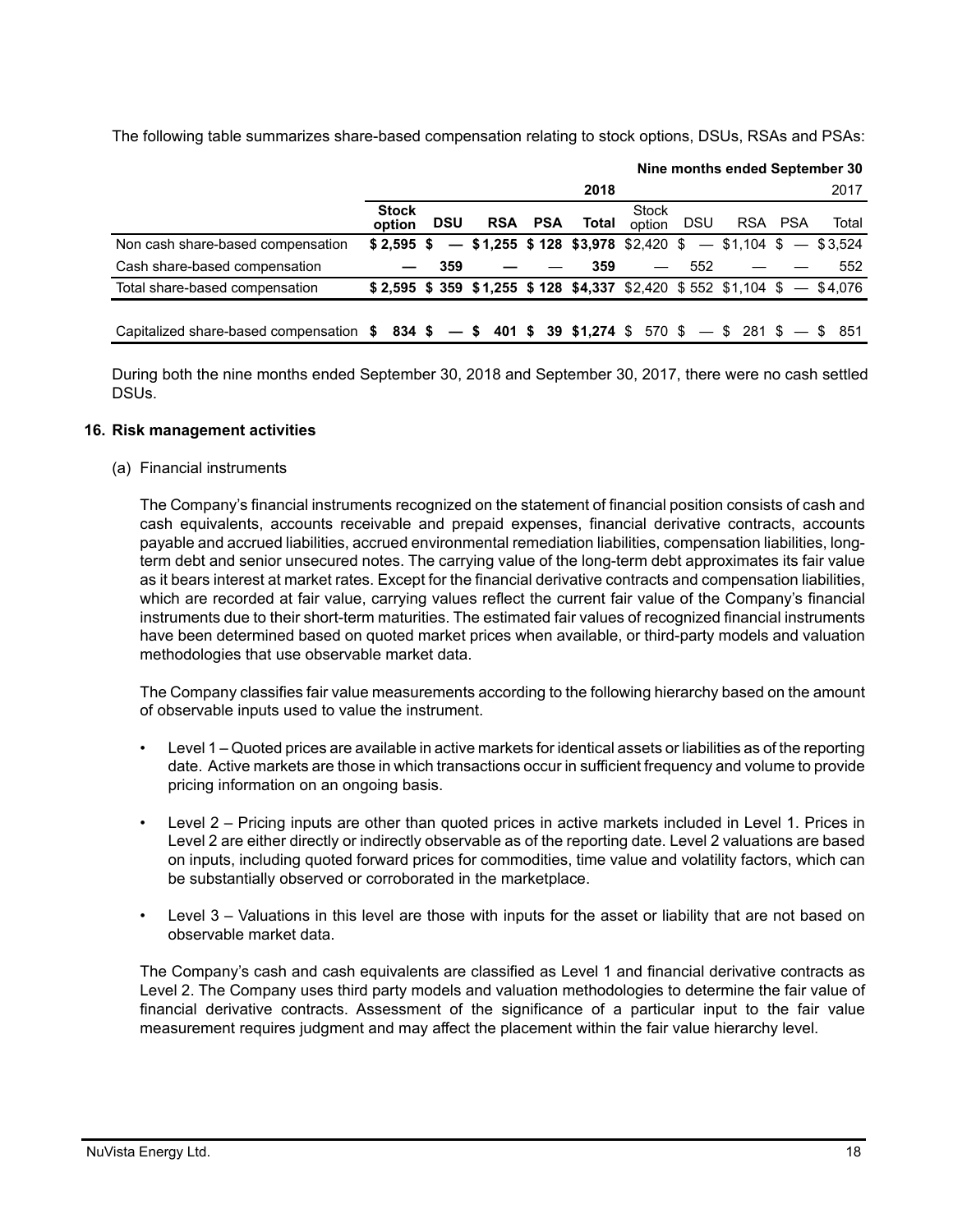(b) Financial assets and financial liabilities subject to offsetting

The following is a summary of the Company's financial assets and financial liabilities that are subject to offsetting:

|                                |                              | <b>September 30, 2018</b>         |                                   | December 31, 2017            |                                   |                                   |
|--------------------------------|------------------------------|-----------------------------------|-----------------------------------|------------------------------|-----------------------------------|-----------------------------------|
|                                | Gross<br>financial<br>assets | Gross<br>financial<br>liabilities | <b>Net</b><br>financial<br>assets | Gross<br>financial<br>assets | Gross<br>financial<br>liabilities | <b>Net</b><br>financial<br>assets |
| Current assets (liabilities)   | 714S                         | $(33,012)$ \$                     | $(32, 298)$ \$                    | 7,611 \$                     | $(12, 144)$ \$                    | (4, 533)                          |
| Long-term assets (liabilities) | 23,910                       | (4.323)                           | 19.587                            | 29.732                       | (1.345)                           | 28,387                            |
| Net position                   | 24.624 \$                    | (37,335) \$                       | $(12,711)$ \$                     | 37,343 \$                    | (13,489) \$                       | 23,854                            |

#### (c) Risk management contracts

The following is a reconciliation of movement in the fair value of financial derivative contracts:

|                                                     | <b>September 30, 2018</b> | December 31, 2017 |
|-----------------------------------------------------|---------------------------|-------------------|
| Fair value of contracts, beginning of year          | 23,854 \$                 | (7, 770)          |
| Change in the fair value of contracts in the period | (64, 217)                 | 36,688            |
| Fair value of contracts realized in the period      | 27.652                    | (5,064)           |
| Fair value of contracts, end of period              | $(12,711)$ \$             | 23,854            |
| Financial derivative assets - current               | $(32, 298)$ \$            | (4, 533)          |
| Financial derivative assets - long term             | 19,587 \$                 | 28,387            |

The following is a summary of the financial derivatives as at September 30, 2018:

|                | WTI fixed price swap |           | WTI fixed price swap |          | <b>Currency derivatives</b> |                |  |
|----------------|----------------------|-----------|----------------------|----------|-----------------------------|----------------|--|
| Term $(1)$     | Bbls/d               | Cdn\$/Bbl | Bbls/d               | US\$/Bbl | US\$/Mo                     | <b>CAD/USD</b> |  |
| 2018 remainder | 7.500                | 71.70     | 1.000                | 50.24    | 2.000.000                   | 1.3036         |  |
| 2019           | 4.043                | 76.23     |                      |          |                             |                |  |
| 2020           | 399                  | 87.68     | __                   |          |                             |                |  |

 $(1)$  Table presented as weighted average volumes and prices.

| Bbls/d | Cdn\$/Bbl | Cdn\$/Bbl | Cdn\$/Bbl            |  |  |  |  |  |  |
|--------|-----------|-----------|----------------------|--|--|--|--|--|--|
| 1.300  | 70.00     | 83.85     | 89.60                |  |  |  |  |  |  |
| 2.899  | 69.28     | 83.21     | 90.22                |  |  |  |  |  |  |
| 599    | 70.00     | 86.03     | 92.38                |  |  |  |  |  |  |
|        |           |           | C\$ WTI 3 Way Collar |  |  |  |  |  |  |

 $(1)$  Table presented as weighted average volumes and prices.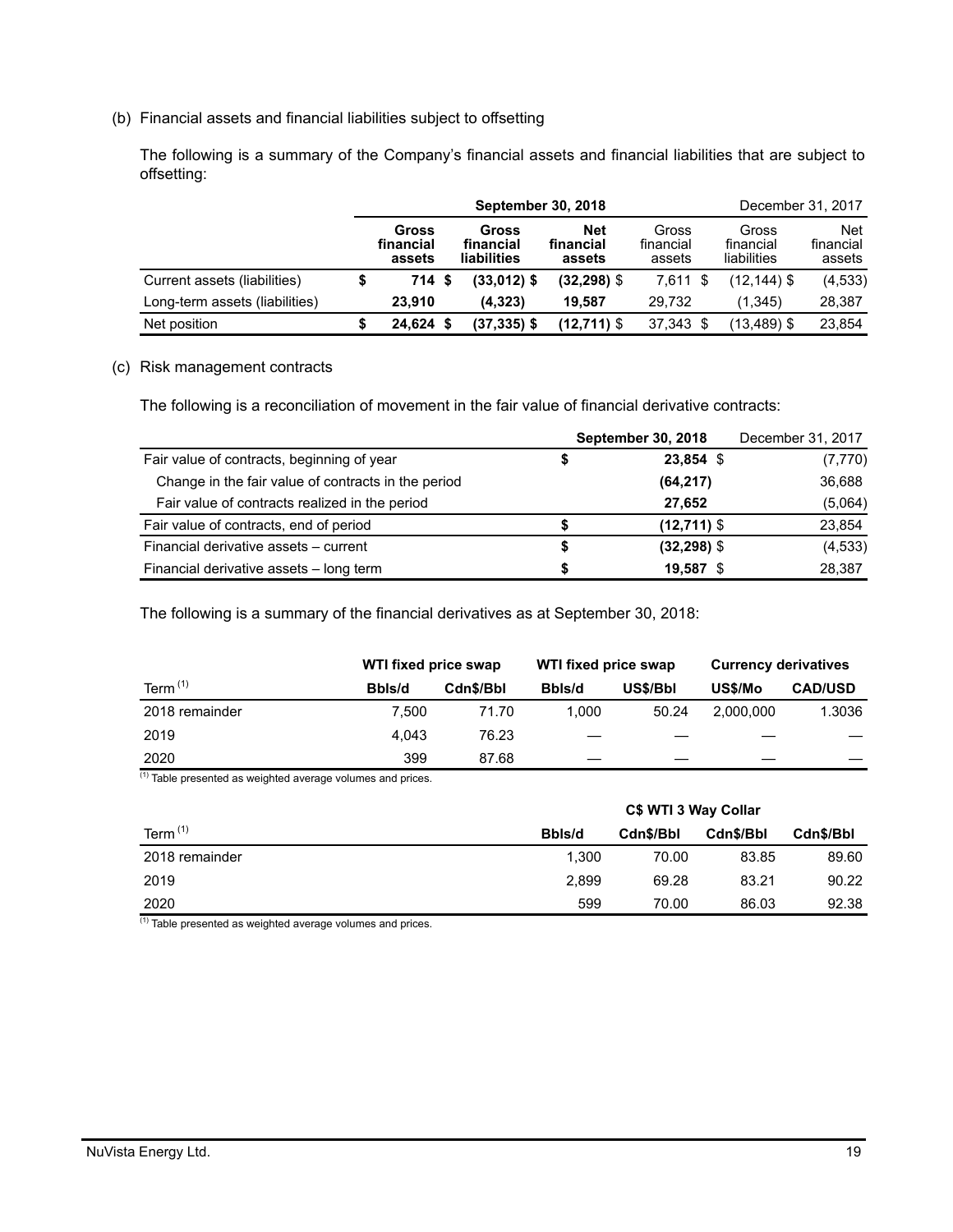|                | <b>AECO-NYMEX</b><br>basis swap |                              | <b>Chicago-NYMEX</b><br>basis swap |                              | <b>Malin-NYMEX</b><br>basis swap |                              | <b>AECO-Malin</b><br>basis swap |                              | Dawn-Nymex<br>basis swap |                              |  |
|----------------|---------------------------------|------------------------------|------------------------------------|------------------------------|----------------------------------|------------------------------|---------------------------------|------------------------------|--------------------------|------------------------------|--|
| Term $(1)$     | <b>MMbtu/d</b>                  | <b>US\$/</b><br><b>MMbtu</b> | <b>MMbtu/d</b>                     | <b>US\$/</b><br><b>MMbtu</b> | <b>MMbtu/d</b>                   | <b>US\$/</b><br><b>MMbtu</b> | <b>MMbtu/d</b>                  | <b>US\$/</b><br><b>MMbtu</b> | MMbtu/d                  | <b>US\$/</b><br><b>MMbtu</b> |  |
| 2018 remainder | 23,261                          | (0.65)                       | 10,000                             | (0.24)                       | 16,630                           | (0.40)                       | 6,630                           | 0.68                         | 5,054                    | (0.22)                       |  |
| 2019           | 23,664                          | (0.86)                       | 10,836                             | (0.25)                       | 18,329                           | (0.40)                       | 10,000                          | 0.68                         | 1,671                    | (0.26)                       |  |
| 2020           | 47,500                          | (0.96)                       | 15,000                             | (0.25)                       | 11,667                           | (0.51)                       | 8,333                           | 0.68                         | 10,000                   | (0.26)                       |  |
| 2021           | 95,000                          | (0.98)                       | 15,000                             | (0.24)                       | 20,000                           | (0.66)                       |                                 |                              | 10,000                   | (0.26)                       |  |
| 2022           | 95,000                          | (0.97)                       | 12,493                             | (0.24)                       | 16,658                           | (0.66)                       |                                 |                              | 8,329                    | (0.26)                       |  |
| 2023           | 100,000                         | (1.01)                       |                                    |                              |                                  |                              |                                 |                              |                          |                              |  |
| 2024           | 100,000                         | (1.00)                       |                                    |                              |                                  |                              |                                 |                              |                          |                              |  |

 $(1)$  Table presented as weighted average volumes and prices.

|                | NYMEX fixed price swap |            | Dawn fixed price swap |                   |  |  |
|----------------|------------------------|------------|-----------------------|-------------------|--|--|
| Term $(1)$     | <b>MMbtu/d</b>         | US\$/MMbtu | <b>MMbtu/d</b>        | <b>US\$/MMbtu</b> |  |  |
| 2018 remainder | 54.946                 | 2.90       | 6.630                 | 2.50              |  |  |
| 2019           | 33.315                 | 2.80       | 8.329                 | 2.50              |  |  |

 $(1)$  Table presented as weighted average volumes and prices.

Subsequent to September 30, 2018 the following is a summary of financial derivatives that have been entered into:

|            | <b>C\$ WTI</b> |           |       | C\$ WTI 3 Way Collar |           |           |
|------------|----------------|-----------|-------|----------------------|-----------|-----------|
| Term $(1)$ | Bbls/d         | Cdn\$/Bbl |       | Bbls/d Cdn\$/Bbl     | Cdn\$/Bbl | Cdn\$/Bbl |
| 2019       | 300            | 90.05     | 1.151 | 70.00                | 86.05     | 92.77     |
| 2020       | 300            | 90.05     | 1.200 | 70.00                | 86.00     | 92.73     |

(1) Table presented as weighted average volumes and prices.

|            | NYMEX fixed price swap |            |  |  |  |  |
|------------|------------------------|------------|--|--|--|--|
| Term $(1)$ | <b>MMbtu/d</b>         | US\$/MMbtu |  |  |  |  |
| 2019       | 2.932                  | 2.66       |  |  |  |  |
|            |                        |            |  |  |  |  |

Table presented as weighted average volumes and prices.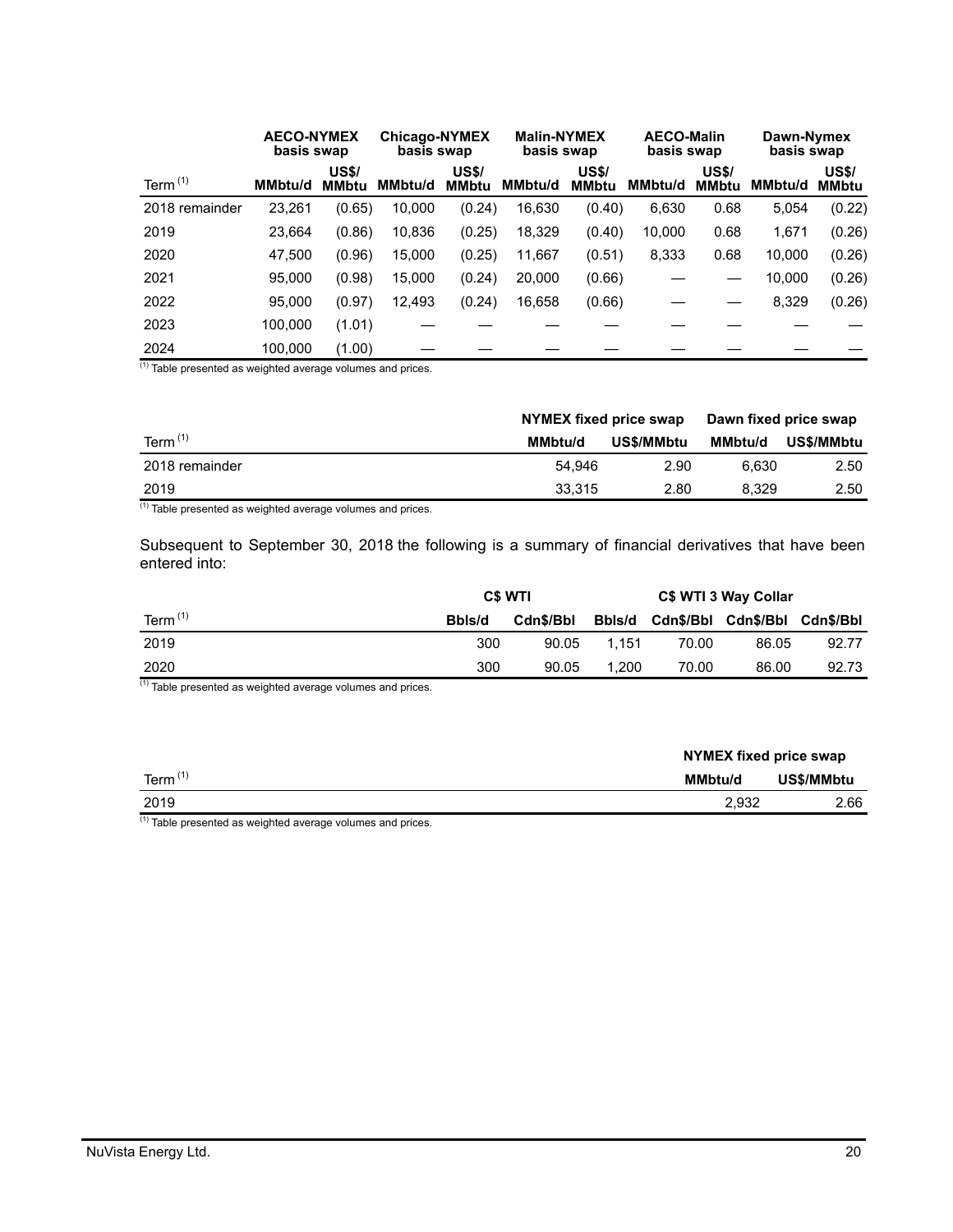#### (d) Physical delivery sales contracts

The following is a summary of the physical delivery sales contracts as at September 30, 2018:

|                | <b>AECO fixed price</b><br>swap |          |       | Dawn fixed price<br>swap | Dawn fixed price<br>swap |                       | Dawn-Nymex<br><b>Basis</b> |                       |  |
|----------------|---------------------------------|----------|-------|--------------------------|--------------------------|-----------------------|----------------------------|-----------------------|--|
| Term $(1)$     | GJ/d                            | Cdn\$/GJ | GJ/d  | Cdn\$/GJ                 | <b>MMbtu/d</b>           | <b>US\$/</b><br>MMbtu | <b>MMbtu/d</b>             | <b>US\$/</b><br>MMbtu |  |
| 2018 remainder | 29.266                          | 2.72     | 3.370 | 3.07                     | 6.630                    | 2.50                  |                            |                       |  |
| 2019           |                                 |          |       |                          | 8,329                    | 2.50                  | 1,671                      | (0.26)                |  |
| 2020           |                                 |          |       |                          |                          |                       | 10.000                     | (0.26)                |  |
| 2021           |                                 |          |       |                          |                          |                       | 10.000                     | (0.26)                |  |
| 2022           |                                 |          |       |                          |                          |                       | 8.329                      | (0.26)                |  |

 $(1)$  Table presented as weighted average volumes and prices.

Subsequent to September 30, 2018 the following is a summary of the physical delivery sales contracts that have been entered into:

|                | <b>AECO fixed price swap</b> |          |  |
|----------------|------------------------------|----------|--|
| Term $(1)$     | GJ/d                         | Cdn\$/GJ |  |
| 2018 remainder | 6.630                        | 1.68     |  |
| 2019           | 11.260                       | 1.57     |  |

#### **17. Supplemental cash flow information**

The following table provides a detailed breakdown of certain line items contained with cash from operating and investing activities:

|                                          |    |                | Three months ended<br>September 30 | Nine months ended<br>September 30 |          |  |
|------------------------------------------|----|----------------|------------------------------------|-----------------------------------|----------|--|
|                                          |    | 2018           | 2017                               | 2018                              | 2017     |  |
| Cash provided by (used for):             |    |                |                                    |                                   |          |  |
| Accounts receivable and prepaid expenses | \$ | $(19,992)$ \$  | $(2,821)$ \$                       | $(19,237)$ \$                     | (5,260)  |  |
| Other assets                             |    | 228            | 301                                | 635                               | 503      |  |
| Accounts payable and accrued liabilities |    | (22, 230)      | (3, 414)                           | 14,611                            | 325      |  |
| Total                                    | S  | (41,994) \$    | (5,934) \$                         | $(3,991)$ \$                      | (4, 432) |  |
| Related to:                              |    |                |                                    |                                   |          |  |
| Operating activities                     | \$ | $(18, 190)$ \$ | $(5,439)$ \$                       | $(9,580)$ \$                      | (3, 178) |  |
| Investing activities                     |    | (23, 804)      | (495)                              | 5,589                             | (1,254)  |  |
|                                          | \$ | $(41,994)$ \$  | $(5,934)$ \$                       | $(3,991)$ \$                      | (4, 432) |  |